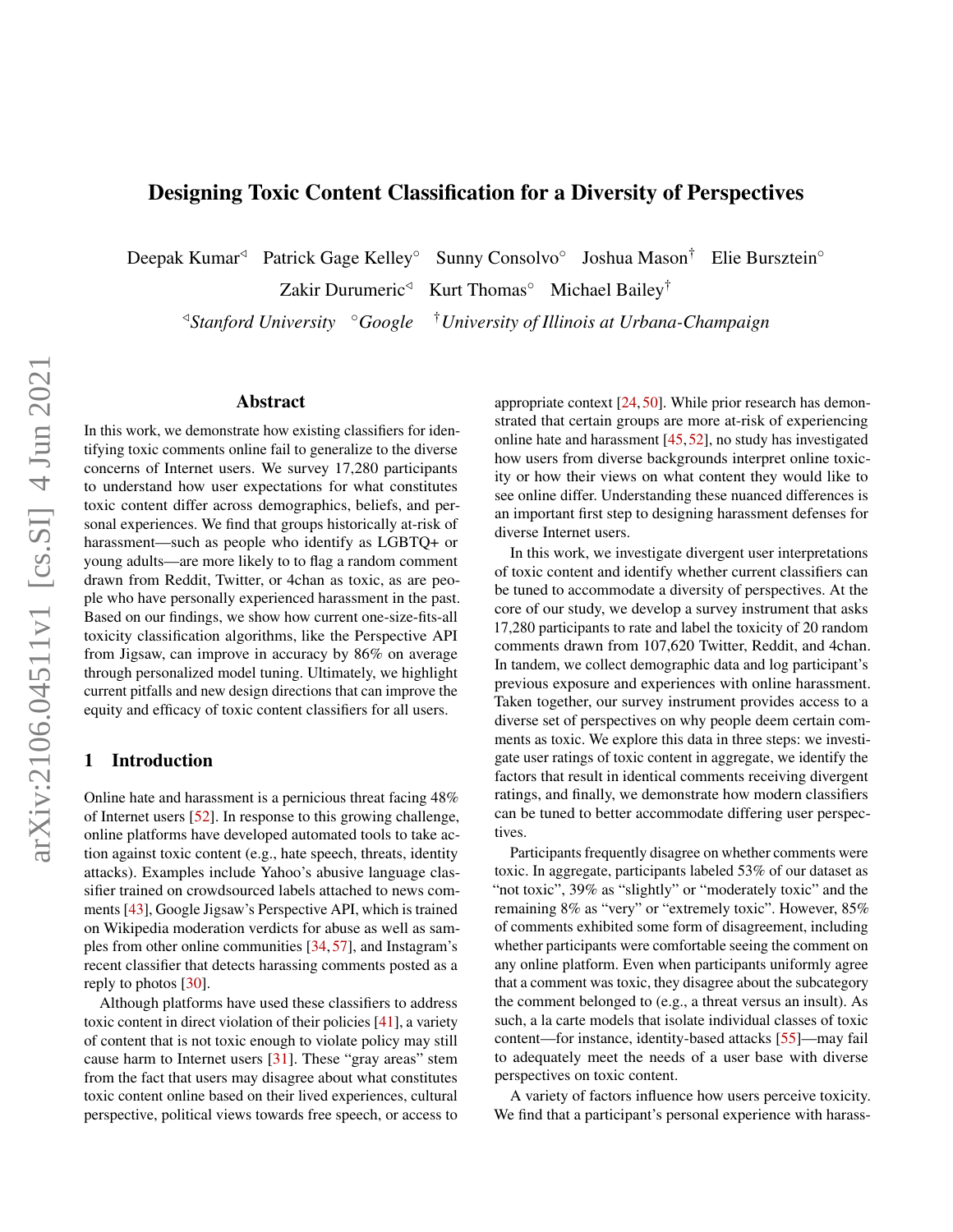ment, whether the participant belongs to an at-risk group frequently targeted by harassment [\[11,](#page-12-4)[45\]](#page-13-5), and a participant's attitudes towards filtering online discourse all correlate with rating a comment as toxic or not. For example, holding all other factors constant, the odds that a participant rates a comment as toxic increase 1.64 times if they identify as LGBTQ+. Alternatively, these odds decrease by 0.78 times for users who regularly witness others targeted by toxic content, potentially due to desensitization. Combined, no single demographic variable or experience defines how participants interpret toxic content, underscoring the need for diverse raters in data labeling and model construction.

Finally, we investigate how we might leverage current state-of-the-art classifiers to enable diverse user perspectives of toxic content online. We focus on Jigsaw's Perspective API [\[21\]](#page-12-5) and Instagram's comment nudge [\[30\]](#page-12-1). As a baseline, we find for content that Perspective deemed 90% likely to be toxic, only 50% of our participants agreed. Similarly, Instagram's classifier flagged only 27% of comments that a majority of our participants rated as toxic. We propose potential improvements based on *personalized tuning*—finding a threshold for the classifier that is set based on individual responses or in larger demographic groups. These improvements achieve a 86% boost in accuracy per individual and a 22% improvement in accuracy per demographic cohort, highlighting personalized modeling as a future direction in toxicity classification.

We conclude with a discussion of how to overcome the limitations of crowdsourced labeling and one-size-fits-all classification that we identified through our work. To this end, we have shared our results with Jigsaw and have released our labeled dataset<sup>[1](#page-1-0)</sup> to enable other researchers to reproduce our analysis, build new classifiers, and further explore how different individuals perceive toxic behavior online.

## <span id="page-1-1"></span>2 Background & Related Work

#### 2.1 What is toxic content?

We use the term *toxic content* as an umbrella for identitybased attacks such as anti-Semitism or racism posted publicly to social media [\[19,](#page-12-6)[37,](#page-12-7)[55\]](#page-13-6), bullying in online gaming or replies to posts [\[35,](#page-12-8)[50\]](#page-13-4), trolling [\[8\]](#page-12-9), threats of violence, sexual harassment, and more [\[47,](#page-13-7) [52\]](#page-13-0). These attacks represent just a subset of abuse stemming from *hate and harassment*, a much broader threat that encompasses any activity where an attacker attempts to inflict emotional harm on a target (e.g., stalking, doxxing, sextortion, and intimate partner violence) [\[9,](#page-12-10)[52\]](#page-13-0). Unlike spam, phishing, or related abuse classification problems that can rely on expert raters, toxic content is an inherently subjective problem as we show in our work. For the purposes of our study, we focus exclusively on text-based toxic content, but attacks may also extend to images and videos [\[58\]](#page-13-8).

Previous studies have shown that some demographic cohorts in the United States are more at-risk of receiving and reporting toxic content than others [\[10,](#page-12-11) [45\]](#page-13-5). For example, a survey by Pew found that men were more likely to report experiencing offensive name calling and physical threats, while women were more likely to experience sexual harassment [\[45\]](#page-13-5). Beyond gender, Black adults were found to report higher rates of name calling and purposeful embarrassment [\[45\]](#page-13-5), while people who identify as LGBTQ+ were three times as likely to report offensive name calling, physical threats, and sexual harassment [\[4,](#page-12-12) [11\]](#page-12-4). Similarly detailed demographic studies from various global perspectives are not yet available. In order to ensure that automated detection works for all people, including at-risk groups, we argue that it is critical to first understand how different people perceive toxic content and how perceptions generalize across Internet users.

#### 2.2 Detecting toxic content

Security researchers and practitioners have proposed a multitude of blocklist-based, machine learning, and natural language processing techniques to detect toxic content. The simplest of these approaches rely on manually curated lists of abusive words or users, such as HateBase's corpus of hate speech related terms [\[25\]](#page-12-13), or BlockTogether's list of abusive Twitter accounts [\[33\]](#page-12-14). These provide targeted protections against exact matches of terms or known abusers, but fail to generalize to other types of toxic content, or in the context of blocklists, anonymous posts.

More sophisticated machine learning models include Yahoo's regression model trained on a corpus of roughly 300,000 abusive comments with crowdsourced labels that included hate speech, derogatory messages, and profanity [\[43\]](#page-13-1). Using a variety of NLP-based features, they found their classifier could achieve an AUC of 0.90, though domain-specific language and concept drift (e.g., changes in abusive terms) degraded performance over time. Since then, a variety of models have incorporated crowdsourced labels such as Wikipedia moderation decisions [\[16,](#page-12-15) [57\]](#page-13-2), in-game conversations [\[2\]](#page-12-16), and social media posts [\[7,](#page-12-17)[13,](#page-12-18)[15,](#page-12-19)[17,](#page-12-20)[51,](#page-13-9)[54\]](#page-13-10) to varying degrees of success. In another example, Founta et al. leveraged HateBase to build crowdsourced sublabels from participants for abusive tweets, and then characterized a sample of Twitter data [\[20\]](#page-12-21). Related approaches have examined how to take a model trained for one community and apply it to a separate community or site to avoid the cost of generating a labeled training set [\[6\]](#page-12-22). Finally, several studies have focused on latent annotator bias in datasets [\[46,](#page-13-11) [56\]](#page-13-12) and also demonstrated that disagreements between raters for social tasks may explain why classifiers excel on benchmarks but suffer in practice [\[22\]](#page-12-23).

Prominent models deployed at-scale today include Jigsaw's Perspective API, a deep learning classifier for detecting toxic comments which is used by the New York Times, Disqus, and other news sites for moderating toxic comments [\[21\]](#page-12-5). Simi-

<span id="page-1-0"></span><sup>1</sup><https://data.esrg.stanford.edu/study/toxicity-perspectives>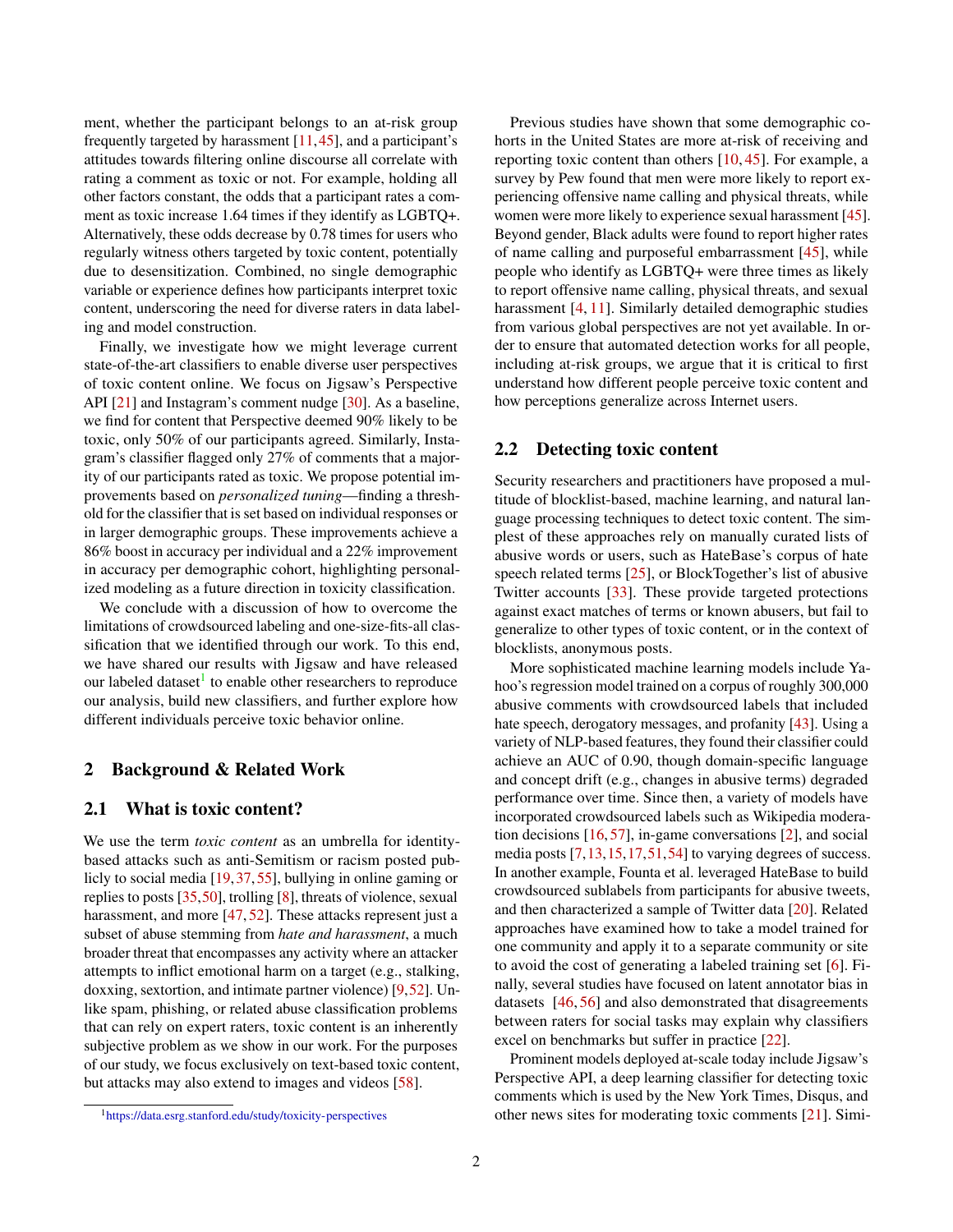larly, Instagram recently deployed a model for nudging users away from posting comments that the classifier perceives as harassment due to similar abusive text being reported in the past [\[30\]](#page-12-1). We evaluate how these models generalize across users in Section [6.](#page-8-0)

## 2.3 Other intervention strategies

While our work focuses on how best to train classifiers to automatically detect toxic content, researchers have also considered a variety of other strategies for moderating toxic content. One example is building mechanisms into online platforms to escalate conflicts to community tribunals who are empowered to remove toxic content and take action against abusive users [\[40\]](#page-13-13). Other examples include enabling bystanders to simply report toxic content [\[14\]](#page-12-24), or providing family and friends with tools to assist in moderating toxic content on behalf of a target  $[3, 39]$  $[3, 39]$  $[3, 39]$ . All of these techniques leverage community and context to overcome the limitations of automated classification, but alone may fail to scale to the hundreds of millions of interactions that happen online every day. Additionally, these systems cannot relieve moderators of the emotional burden of reviewing toxic content [\[42\]](#page-13-15).

# 2.4 Differentiation from prior work

Prior work in evaluating automated toxicity classifiers has focused on either investigating underlying bias in training data, such as flagging comments with the word "gay" as hateful  $[12,16]$  $[12,16]$ , or shown that classifiers are easily manipulated by substituting "offensive" words while retaining semantic meaning [\[32\]](#page-12-27). The focus of our work is to first, understand how perspectives of toxic content change based on individual experiences, and second, evaluate the impact these experiences have on automated toxic content detection (Section [6\)](#page-8-0). Prior work identified certain groups to be at higher risk of online harassment [\[11,](#page-12-4)[45\]](#page-13-5), however, no work has shown whether these experiences lead to differences in perception of toxic content online. Closest to this is work by Cowan et al. who investigated perceptions of hate speech against three target groups on college campuses. However, their study is limited in scale  $(N < 500)$  and not specific to an online context; our work focuses on a broader set of participants, focuses on several categories of toxic content, and is more representative of online discussion. Furthermore, we investigate if implementing a personalized filter—one that better captures the sentiment of participants by their individual experiences—can improve toxicity detection.

#### <span id="page-2-2"></span>3 Methods

#### 3.1 Survey instrument

Our survey consisted of three parts: pre-exercise questions about the participant's attitude towards technology and toxic

<span id="page-2-0"></span>

| Theme raised by participants            | <b>Offensive</b> | Hateful         | Toxic          |
|-----------------------------------------|------------------|-----------------|----------------|
|                                         | $N = 72$         | $N = 74$        | $N = 79$       |
|                                         | $\kappa = 0.95$  | $\kappa = 0.98$ | $\kappa = 0.9$ |
| Insulting, demeaning, or derogatory     | $42 - 44%$       | 55%             | 58-62%         |
| Identity attack, hate speech, or racist | $33 - 35\%$      | $39 - 41%$      | $33 - 34\%$    |
| Profane or obscene                      | 21%              | 12%             | 19%            |
| Threatening or intimidating             | 11%              | 11%             | 16%            |
| Not constructive or off-topic           | 3%               | $0\%$           | $9 - 11\%$     |
| None of the above                       | $29 - 32%$       | $20 - 22%$      | 19–20%         |

Table 1: Interpretation of the Terms: Offensive, Hateful, and Toxic—We find the term toxic resulted in the broadest interpretation for our rating task.

content, an exercise where the participant rated 20 comments from social media and community forums as toxic or not, and finally, demographic and attention check questions. We provide our full survey instrument in the Appendix. Our study was approved by our institution's IRB.

Selecting terminology and comprehension. As a preliminary step, we first determined what terminology to use for our rating task. An inherent challenge here is the ambiguity of the term *toxic content* or *hate and harassment* and a lack of best practices from both researchers and industry [\[44\]](#page-13-16).

In the absence of common best practices, we ran a pilot study with  $N = 300$  participants recruited from Mechanical Turk to identify the terminology we should use in our survey instrument. We asked each participant the open ended question: "When you see a post or comment, what do you look for to decide if it's  $\langle x \rangle$ ?", where *x* was one of "hateful", "offensive", or "toxic". We recruited  $N = 100$  participants per survey variant. We did not use the term "abusive" as not to overload its meaning with other online abuse such as for-profit cybercrime or unsafe content including drugs or self-harm. After filtering for attention checks, we received a total of  $N = 225$  responses.

We reviewed each response and identified five emergent themes, detailed in Table [1.](#page-2-0) Two independent raters coded every response according to these themes, with multiple themes possible per response. Coding achieved an interrater agreement Cohen's kappa  $\kappa > 0.9$  for all three variants, indicating strong agreement. $2$  We found that participants most often interpreted "offensive" to mean comments that were insulting, profane, or an identity-based attack. Participants even more narrowly construed the term "hateful" to mean comments that involved an identity-related attack or insult. On the other hand, "toxic" encompassed the largest set of themes, where participants also considered whether a comment was constructive or off-topic, and whether a comment was threatening. Based on our findings, we adopted "toxic" as our final survey term to describe our rating task to participants.

<span id="page-2-1"></span> $2$ In the event that a rater ascribed multiple themes to a single open ended response, we required both raters to select the same set of themes to constitute agreement.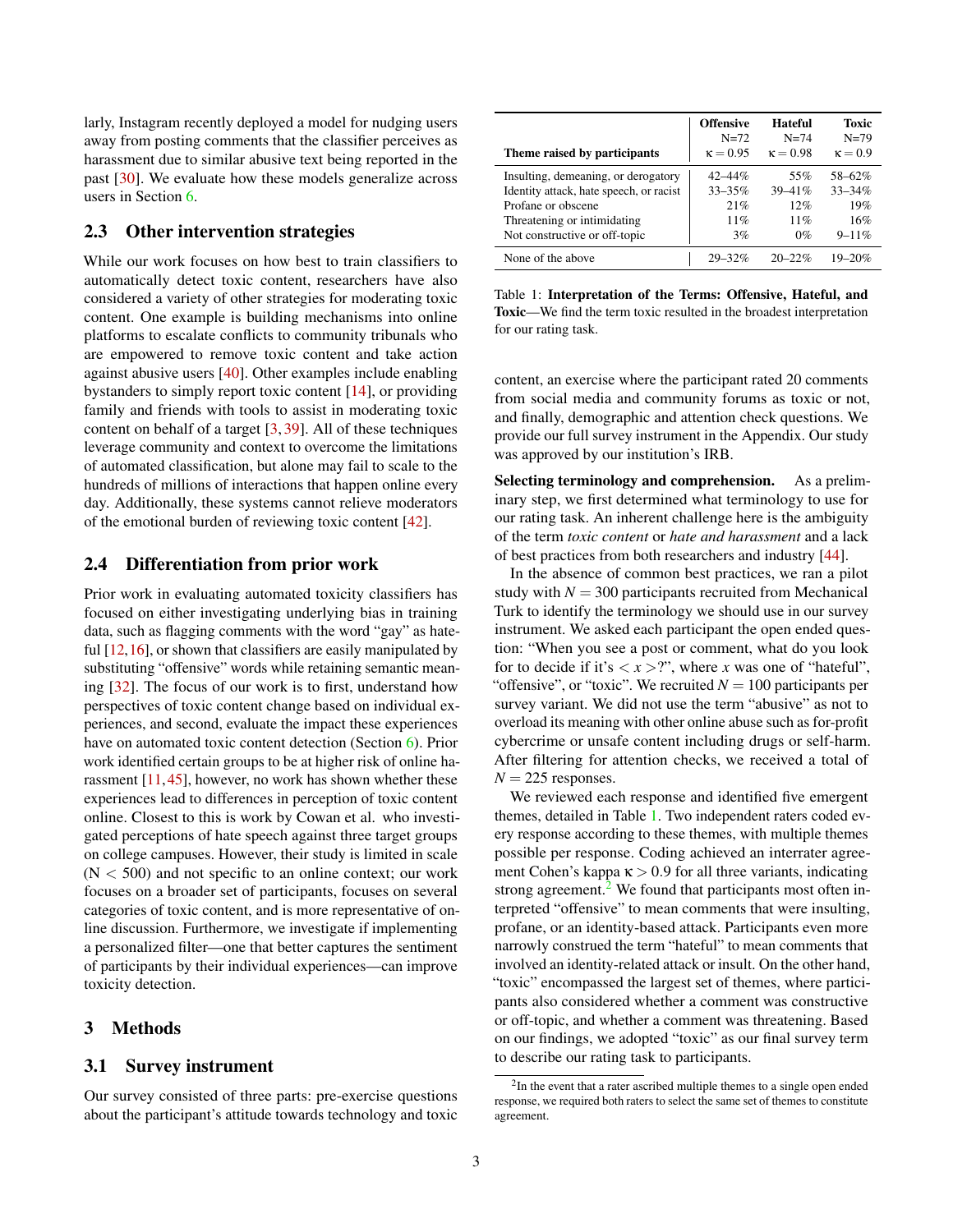<span id="page-3-0"></span>

Figure 1: Toxicity Convergence—We observe an inflection point where after five participants rate a comment, the benefit of additional perspectives falls off.

Determining the number of ratings per comment. Our survey instrument had to satisfy two competing goals: capturing a diverse enough set of ratings to measure divergence among participants while also maximizing the number of comments rated by participants to produce a meaningfullysized evaluation corpus. In order to identify how many ratings we should solicit per comment, we ran a pilot survey where 100 participants rated a fixed set of 200 manually curated comments where every comment was rated by 10 unique participants. Participants selected their rating on a five-point Likert scale ranging from "Not at all toxic" to "Extremely toxic".

We then measured how quickly each comment's ratings converged to its average toxicity score. In this context, we define the average toxicity score to be the fraction of participants that labeled a comment as "Moderately toxic" or greater per comment (the top three ratings of our Likert scale). The global average is the average across all raters for each comment. We then measured the number of participants required for the running average rating to fall within 10% of the global average toxicity score per comment.

Figure [1](#page-3-0) shows a CDF of the number of ratings required for convergence for our pilot data. With only 2 ratings, 37% of comments had converged to their final distribution. However, with five ratings, we found 78% of the comments had converged to their final distribution with each incremental participant adding only marginal improvements toward the global average. As we needed to balance soliciting as many ratings as possible per comment with the cost of doing so, we selected five participants to rate each comment for this study.

### 3.2 Sourcing potentially toxic content

We sourced an initial corpus of 549,058 comments from Twitter, Reddit, and 4chan for our study. We selected these platforms as they represent a diverse cross-section of Internet users, are conversation driven, and contain varying degrees of toxic behavior [\[1,](#page-12-28) [5,](#page-12-29) [26\]](#page-12-30). All data was collected between December 2019 and August 2020. Practically speaking, each of these sites also provides a public API and real-time access to data. While our dataset does not capture all types of conversations—such as private discussions via messaging

<span id="page-3-2"></span>

| <b>Stride</b> | <b>Aggregate Rating</b> | % Agreement | % Final Dataset |
|---------------|-------------------------|-------------|-----------------|
| $0.0 - 0.1$   | Not toxic               | 90%         | 5%              |
| $0.1 - 0.2$   | Not toxic               | 81.8%       | 5%              |
| $0.2 - 0.3$   | Not toxic               | 80%         | 5%              |
| $0.3 - 0.4$   | Not toxic               | 76.4%       | 10%             |
| $0.4 - 0.5$   | Not toxic               | 71.4%       | $10\%$          |
| $0.5 - 0.6$   | Not toxic               | 65.2%       | 15%             |
| $0.6 - 0.7$   | Not toxic               | 68.3%       | 15%             |
| $0.7 - 0.8$   | Toxic                   | 65.2%       | 20%             |
| $0.8 - 0.9$   | Toxic                   | 76.4%       | 10%             |
| $0.9 - 1.0$   | Toxic                   | 80%         | 5%              |

Table 2: Interrater Agreement per Stride—Although raters agree broadly for comments with either low or high toxicity scores, raters show minimal agreement when a comment is scored between 0.5— 0.8. As such, we oversample these ranges for our dataset.

apps or "walled gardens" like Facebook—our collection strategy avoids privacy constraints that would otherwise prevent sharing content with random participants on crowdsourcing platforms.

Given the class imbalance inherent to each site, where benign content far outweighs toxic content (with the exception of perhaps 4chan), a purely random sampling approach would be prohibitively expensive to gather crowdsourced labels for a sufficiently large volume of toxic content. Instead, we leveraged the Perspective API TOXICITY model (discussed in detail in Section [2\)](#page-1-1) to build a stratified sample of potentially toxic content. $3$  The API takes as input a sample of text and returns a score between 0 and 1, describing the likelihood that an audience would perceive the text to be toxic.

In order to identify which score ranges correlated with the largest rating disagreement among participants, we ran a pilot survey where 200 participants rated 800 comments, with 80 comments sourced from each 0.1-stride between 0 and 1. For example, we selected 80 comments with a toxicity score of  $0$ —0.1, 80 comments with a score of  $0.1$ —0.2, and so on. Five independent participants rated each individual comment. We then measured the interrater agreement for each stride as shown in Table [2.](#page-3-2) We found that participants broadly agreed on comments that had a TOXICITY score of  $< 0.3$  or  $> 0.9$ , with the least agreement when a comment had a score of between of 0.5 and 0.6 and between 0.7 and 0.8. A comment with a score of 0.5 might look like:

"I'm so sick of this mess. The Dems are not good because the Repubs are bad. The Repubs are not good when the Dems are bad. The enemy of your enemy can still be your enemy. #BothPartiesSuck"

Table [2](#page-3-2) shows the final distribution of comments we include per stride. Our dataset preferentially includes comments with lower interrater agreement, however, we note that at least 5% of comments are sampled from each API stride. Our data

<span id="page-3-1"></span><sup>&</sup>lt;sup>3</sup>Instagram does not provide a public API, thus we did not consider it when building our dataset.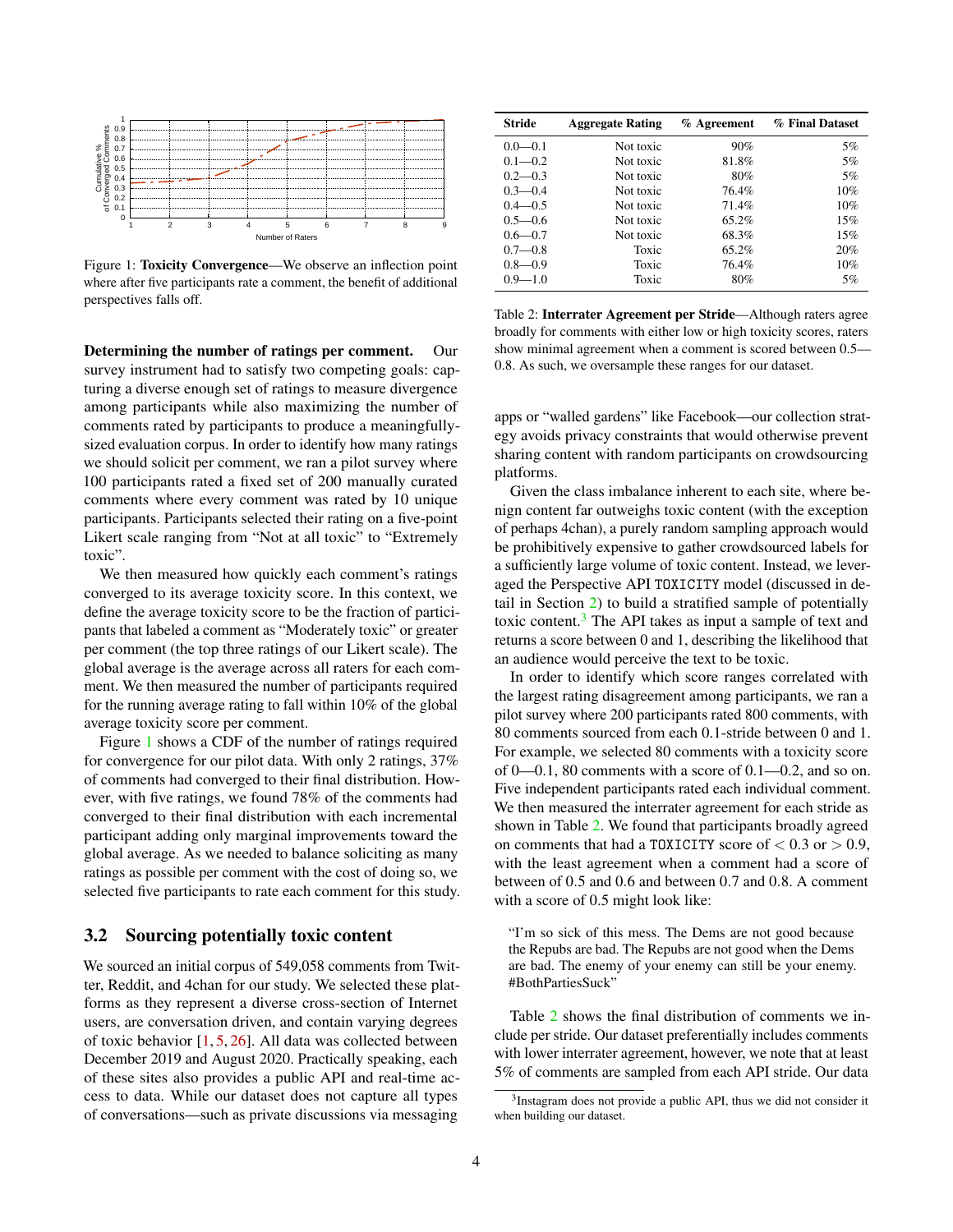distribution by source is 67% Twitter comments, 15% Reddit comments, and 18% 4chan comments. We note our final dataset contains at least 16,000 comments per platform. Our sampling skews towards Twitter as we wanted to guarantee a fixed ratio of comments per stride while maintaining a large corpus ( $N > 100,000$ ) but were limited by fraction of comments available in each stride from 4chan and Reddit.

# 3.3 Recruitment and validation

We recruited participants for our final survey through Amazon Mechanical Turk to "Participate in a survey about content online". Previous studies have validated the use of Mechanical Turk in security and privacy contexts [\[48\]](#page-13-17). Given the scale of this work, we needed to balance overall cost, fair compensation, and the goal of attracting a large and diverse sample of workers across MTurk. After piloting, we decided to pay \$1 for completion. Participants took a median of 13 minutes to complete the task. We only recruited participants with at least a 95% approval rating [\[49\]](#page-13-18) and restricted participants to residents of the United States. All participants were over the age of 18. As our survey instrument collects potentially sensitive demographic information (gender, sexual orientation, race, and more), we provided an option to decline every demographic question. As mentioned previously, our survey was approved by our IRB.

In order to validate a participant's responses, we relied on an attention check question at the end of the survey that asked participants to recall what term we had used throughout the survey (i.e., toxic). Additionally, we included an open ended question asking participants to describe how they define toxic content (akin to our pilot) and set a manually identified threshold on this response. We solicited new participants until we reached our  $n = 5$  threshold per comment. Our final dataset consists of 17,280 participants and 107,620 rated comments.

Table [3](#page-4-0) outlines the demographic distribution of our participant pool. Participants were evenly split across men and women, with a median age range of 25–34. Most participants identified as White, non-Hispanic (71%), and did not identify as a member of the LGBTQ+ community (81%). Attitudes towards religion were mixed with most participants either deeming religion not important (32%) or very important (31%). Political attitudes were mixed across Liberal, Independent, and Conservative participants. Our participants also split evenly between parents and non-parents. Our sample does not perfectly align to the US Census demographics for all demographic cohorts [\[53\]](#page-13-19). However, our modeling results in Section [5](#page-7-0) control per demographic cohort and will stay consistent even if some cohorts are over or under sampled. Overall, our recruitment provided access to a variety of groups that historically are more likely to be the targets of toxic content. Our dataset is available at [https://data.esrg.stanford.edu/study/toxicity-perspectives.](https://data.esrg.stanford.edu/study/toxicity-perspectives)

<span id="page-4-0"></span>

| Demographic         | <b>Cohort</b>      | % Respondents |
|---------------------|--------------------|---------------|
| Gender              | Male               | 46%           |
|                     | Female             | 52%           |
|                     | Nonbinary          | $1\%$         |
| Age                 | $18 - 24$          | 12%           |
|                     | $25 - 34$          | 40%           |
|                     | $35 - 44$          | 25%           |
|                     | $45 - 54$          | 13%           |
|                     | $55 - 64$          | 7%            |
|                     | $65+$              | 3%            |
| Race & Ethnicity    | Non-minority       | 71%           |
|                     | Minority           | 29%           |
| LGBTQ+ status       | Not LGBTQ+         | 81%           |
|                     | LGBTO+             | 16%           |
| Religion importance | Not important      | 32%           |
|                     | Not too important  | 12%           |
|                     | Somewhat important | 23%           |
|                     | Very important     | 31%           |
| Political attitude  | Liberal            | 40%           |
|                     | Independent        | 27%           |
|                     | Conservative       | 27%           |
| Parent              | Yes                | 52%           |
|                     | No                 | 47%           |

Table 3: Demographics of Respondents—Our recruitment strategy provided access to a diverse set of raters, including members of communities that are historically at-risk. Not all percentages sum to 100% due to some participants declining to provide demographic information.

## 3.4 Ethical considerations

Given that our experiments expose participants to potentially toxic content, on the Mechanical Turk description screen we included an initial warning that described our rating task and the potential harms that might arise from participating. We stated:

Risks related to this research include feeling targeted or potentially hurt by viewing potentially toxic comments and recalling negative experiences in the past regarding your personal experience with toxic comments online.

At this point, participants could choose to accept the rating task or simply move on without any exposure. After accepting the task, participants consented to a longer agreement, that again reminded participants that they would be exposed to toxic content multiple times. Additionally, our stratified sampling approach avoided most egregious toxic content as detected by existing automated classifiers, where there was unlikely to be any disagreement. This is in line with multiple prior studies that rely on crowdsourcing for toxic content judgements [\[2,](#page-12-16) [16,](#page-12-15) [34\]](#page-12-0). Overall, participants voluntarily saw a small number of potentially toxic comments in a short session, most of which were rated to be only moderately toxic and which are most in line with conversations that broadly occur on the Internet.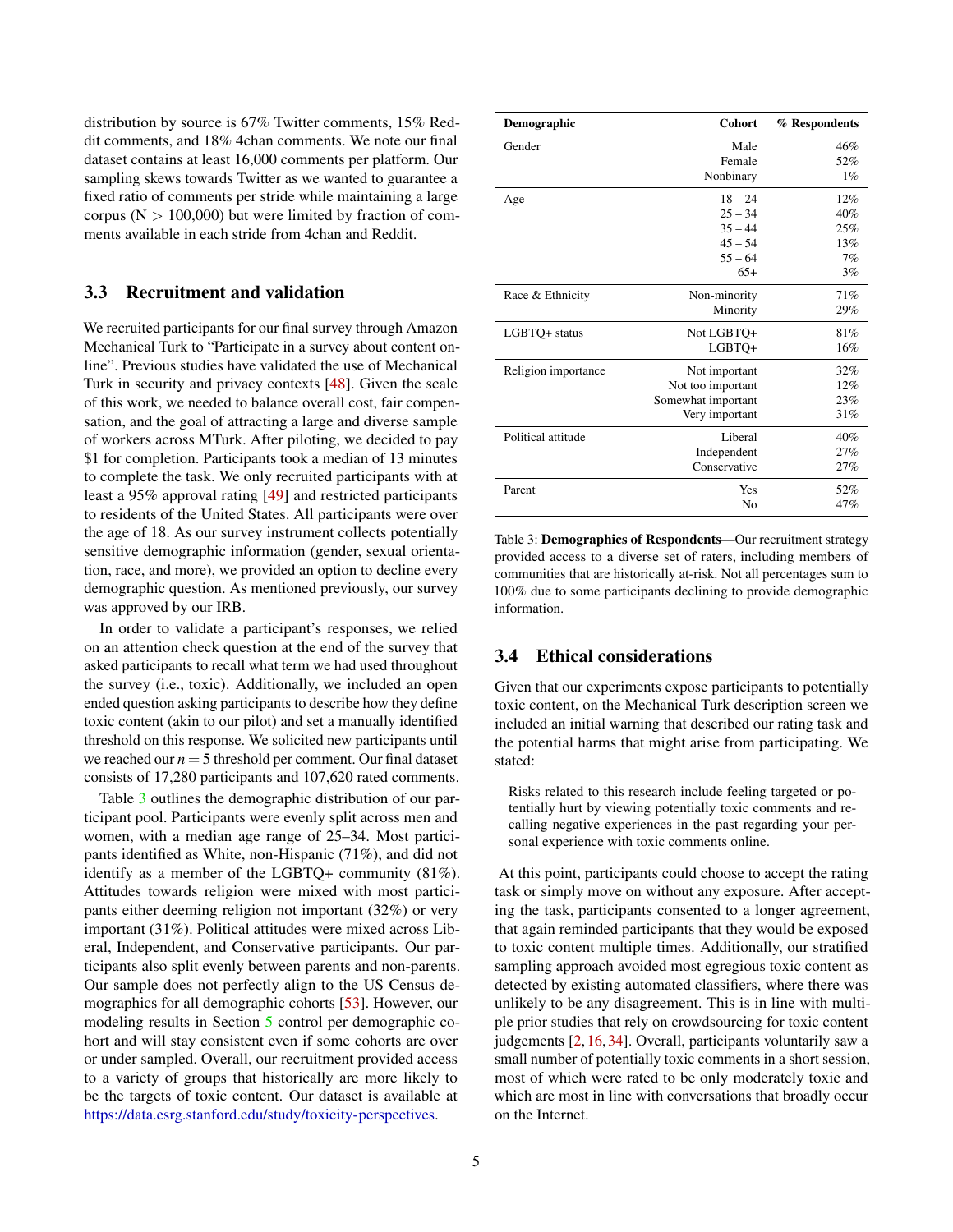### 4 Toxicity, Filtering, and Removal Decisions

We examine how often participants deem a comment toxic and the frequency that participants disagreed in rating the severity of toxicity per comment. Additionally, we explore what classes of toxic content (e.g., sexual harassment, profanity) participants were most aligned in recognizing and ultimately their personal beliefs of whether such content should be allowed online.

#### 4.1 Overall perceived comment toxicity

Each comment in our dataset includes five independent toxicity ratings drawn from a Likert scale ranging from "Not at all toxic" to "Extremely toxic." We considered two strategies for aggregating these ratings into an overall non-binary toxicity score per comment. The first, *max rating*, selects the maximum toxicity rating across all participants for a comment. The second, *median rating*, selects the median rating across all participants. Figure [2](#page-5-0) shows the distribution of toxicity scores via these two metrics. Although the maximum rating achieves a relatively even distribution across our Likert scale, this often results from a single outlier among the five raters inflating the measured toxicity, compared to the median rating. As such, we opted for the median rating and use it throughout this work unless otherwise noted.

Overall, 53% of comments in our dataset have a median rating of "Not at all toxic", while only 1% of comments have a median rating of "Extremely toxic". An example of an "Extremely toxic" comment from 4chan was:

"They're like the polar opposite of limp-wristed smug douchebag homo's [sic] and liberals who buy a Prius and think they're better than everyone else".

Comments that were rated either "Slightly toxic" or "Moderately toxic" make up 39.1% of our labeled dataset. Examples from this category include a Reddit comment like "Kids with hoodies are going to be our future criminals," and 4chan comments like "Women can't be responsible for hiring people. It is foolish to entrust hormonal women to the most important part of the company." These examples show how even mildly toxic comments contain racism and sexism—higher ratings merely represent the perceived intensity of the harassment involved.

#### 4.2 Subcategories of toxic comments

When participants rated a comment as "Slightly toxic" or higher, they also provided an explanatory label for the toxic behaviors present in the comment. Categories included "Insult," "Identity attack," "Profanity," "Threat," and "Sexual harassment." Participants could select multiple such labels per comment. As an example, the following comment was labeled as both a threat and an identity attack: "I think all

<span id="page-5-0"></span>

Figure 2: Median and Maximum Toxicity Per Comment–The median toxicity rating per comment better captures the central tendency of raters compared to the max rating per comment.

<span id="page-5-1"></span>

| Category               | Overall | Sligh<br>$\log$ | ā<br>Mode<br>Toxic | Toxic<br>Very | emely<br>Extre<br>Toxic |
|------------------------|---------|-----------------|--------------------|---------------|-------------------------|
| Insult                 | 67%     | 76%             | 85%                | 89%           | 89%                     |
| Profanity              | 52%     | 59%             | 69%                | 74%           | 78%                     |
| <b>Identity</b> attack | 51%     | 57%             | 70%                | 79%           | 85%                     |
| Threat                 | 31%     | 30%             | 44%                | 54%           | 59%                     |
| Sexual harassment      | 18%     | 18%             | 27%                | 34%           | 39%                     |

Table 4: Categories of Toxic Content Recognized by Participants–Participants were most likely to perceive content as insulting or containing an identity attack, whereas sexual harassment and threats of violence or rape were less frequent.

you Deep State participants have done Enough [sic] damage to this country.....go jump off the Brooklyn Bridge!". We derived these labels from the themes surfaced by participants in our pilot study, adding "sexual harassment" as an additional theme and removing "off topic" due to the lack of context provided to participants (see Section [3\)](#page-2-2). We refer readers to the appendix for the detailed instructions that we provided to participants on how to differentiate these categories.

We present a breakdown of the perceived classes of toxic comments in our dataset in Table [4.](#page-5-1) Each column represents the fraction of comments rated at each toxicity level that fell into each subcategory. Overall, insults are the most common type of toxic comment (67%), followed by profanity (52%), and identity attacks (51%). This is not necessarily an indication that these are the most common toxic behaviors for sites in our sample, but rather these are the toxic behaviors that raters identified. Participants also perceive different sublabels as more or less toxic. For example, 85% of "Extremely toxic" comments involve an identity attack, whereas the same is true for only 57% of comments rated "Slightly toxic" or lower. We also investigate the reverse—which is the fraction of comments in each sublabel that fall into each toxicity level, and find that participants perceive threats and sexual harassment as "Extremely toxic" (3.3%, 3.7% of comments respectively) at a higher rate than identity attacks (2.9%), profanity (2.6%), and insults (2.3%).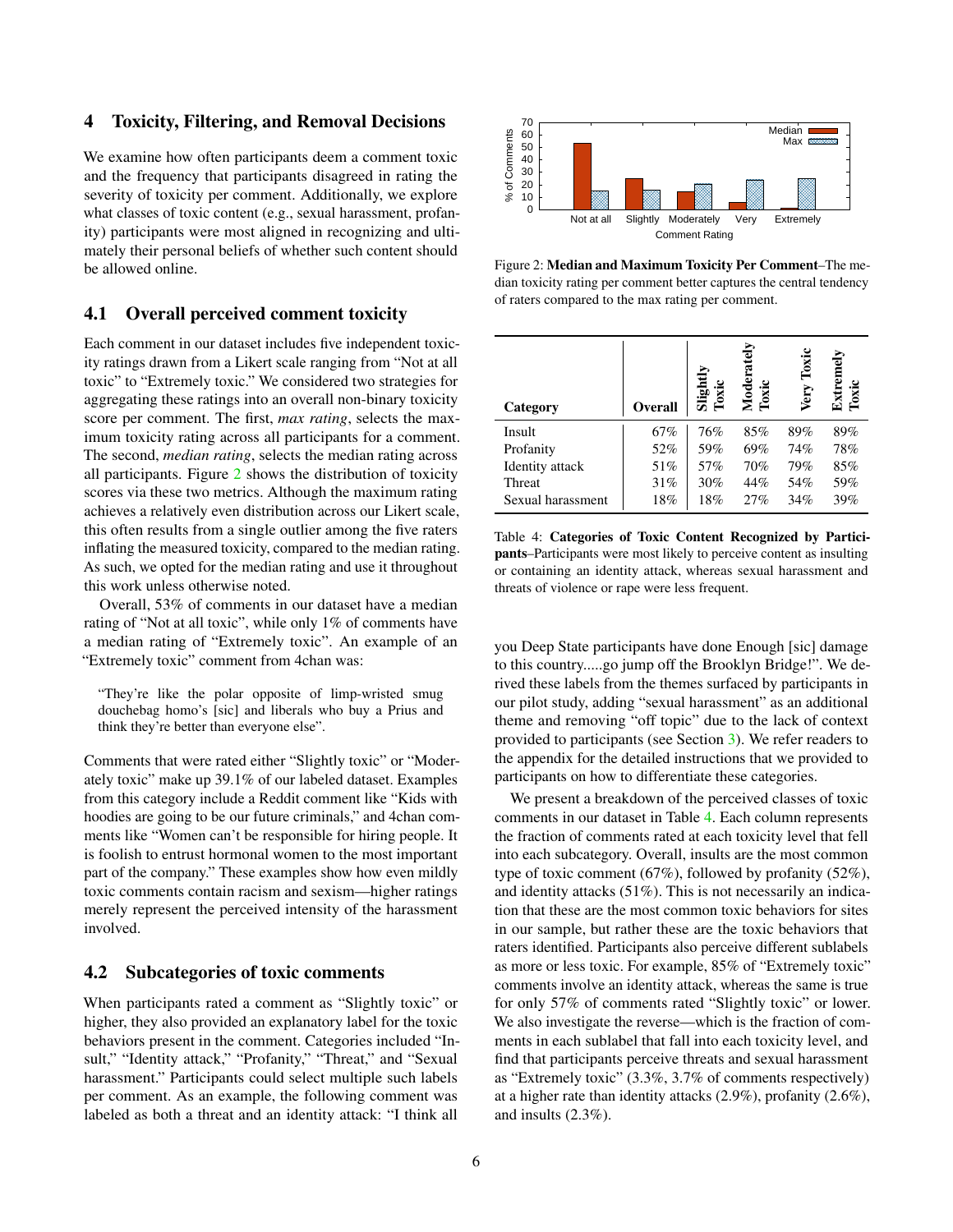#### 4.3 Frequency and intensity of disagreement

While our overall score provides guidance on whether a plurality of participants view a comment as toxic or not, in practice we are interested in how often participants disagree and why. For example, of all comments with a median toxicity of "Not at all toxic", only 28% have uniform agreement among all five raters. In order to measure diverging perspectives, we calculated the variance of toxicity ratings for each comment. To do this, we treated each rating as an ordinal value between 0 and 4. A variance of 0 indicates perfect agreement for a comment. The maximum variance of 4.8 indicates two competing groups (e.g., two "Extremely toxic," three "Not at all toxic"). We opted for variance over other multi-rater agreement metrics like Krippendorf's alpha or Intra Class Correlation as we are interested in disagreement on individual comments, not between raters.

Only 15% of comments have a variance of 0, indicating all participants rated the comment identically. In aggregate, the median variance of all rated comments is 0.8. However, the spread of scores for comments rated as at least "Slightly toxic" is larger, with a median variance of 1.3 per comment. As an example, the comment from Twitter:

"At least REDACTED served, unlike you, a weirdo making memes online all day like a little lunatic."

had a variance of 1.3, with two raters finding the comment "Very toxic", one rater finding the comment "Moderately toxic", one finding the comment "Slightly toxic", and one rater not finding the comment toxic at all. In contrast, 7.5% of comments have a variance of 3.0 or greater, indicating widespread disagreement. For example, the comment from Twitter:

"So you don't want money.... Just free college, loan forgiveness, and (and I'm not sure how this is relevant) healthcare for veterans? I presume you believe only blacks were slaves? Also, your last sentence implies you believe all blacks were slaves..."

had a variance of 3.2. Only  $0.03\%$  of comments have a variance of 4.8, which is the maximum amount.

Even when participants agree that a comment has some degree of toxicity, they may still differ on why they feel a comment is toxic. Of comments that participants uniformly deemed toxic, just 0.4% had identical categories assigned by all five participants. We quantify the degree of category disagreement across our dataset using Fleiss' Kappa κ. This score assesses how well a fixed number of raters place a subject into one of several nominal categories—in our case, selecting the same set of categories (e.g., sexual harassment, insult) per comment. In order to arrive at an estimate, we first calculated the  $\kappa$  per block of comments<sup>[4](#page-6-0)</sup> and then calculated the global average.



Figure 3: Interrater Agreement for Subcategory Selection– Agreement between subcategories of raters is low, with a median interrater agreement score  $\kappa$  of 0.10. The highest agreement between raters only reached 0.57 (moderate agreement), highlighting the difference between rater definitions of subcategories of toxic content.

The best group of five raters achieved a  $\kappa = 0.57$ , indicating only moderate agreement [\[36\]](#page-12-31). The median group of raters achieved a  $\kappa = 0.10$ , indicating low agreement. These findings illustrate that participants are in general, more likely to agree on toxicity ratings than on the justification for their decision.

#### 4.4 Filtering and removal recommendations

Apart from the perceived toxicity of comments, we also asked participants to make a decision for whether they personally would want to see each comment (e.g., personalized filtering), and whether the comment should be allowed online at all (e.g., global filtering). Of comments rated "Slightly toxic" or higher, participants reported they would personally not want to see 37% of comments. We did not observe a strong distinction between personal filtering and global filtering. In the event a participant felt personal filtering was appropriate, they also felt that the comment should not be allowed online generally 70% of the time. In the most extreme case, 30% of participants would *never* remove a comment from an online platform—even for participants that rated at least one comment as "Extremely toxic" (as 10% of that 30% of our participants did). That participants can recognize harassment but decline intervention represents one of the fundamental conflicts between tackling toxic content online and unfettered free speech.

We observe similar, competing perspectives when it comes to who participants feel is the most responsible for addressing toxic content online. As part of our pre-exercise questions, we asked participants whether they felt toxic content was a problem and what party was most responsible for addressing toxic posts or comments online. 42% of participants felt toxic content was very frequently or frequently a problem. Another 51% felt it was rarely or occasionally a problem, while 5% felt it was not an issue at all. Additionally, 47% of participants felt the onus of addressing toxic content was on the user who sent the comment, compared to 27% of participants who felt

<span id="page-6-0"></span><sup>&</sup>lt;sup>4</sup>We note when selecting five participants to rate a comment, the same five

participants are guaranteed to rate the same twenty comments in a random order, which enables us to compare kappa values across participants per block of comments.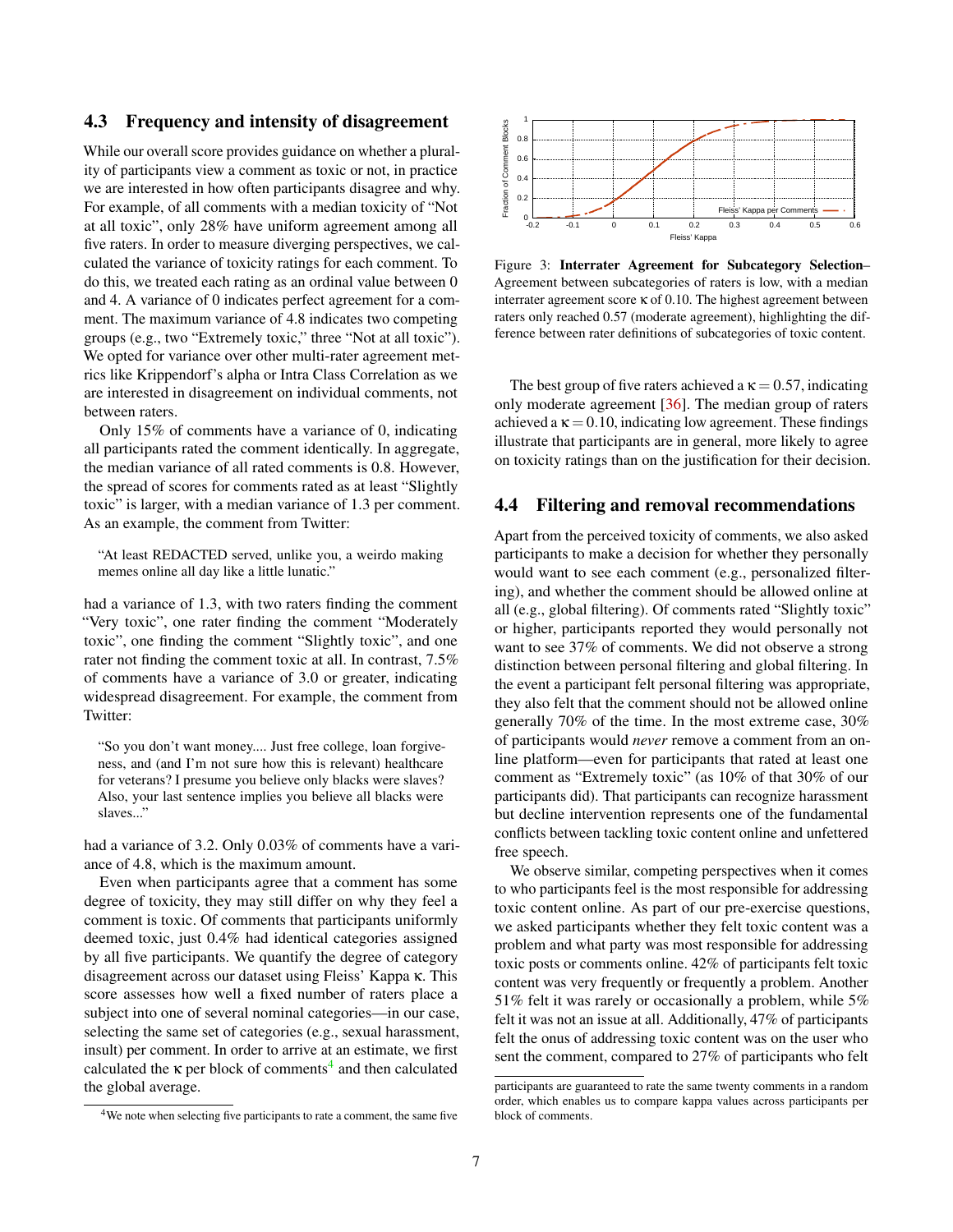<span id="page-7-1"></span>

| Demographic                           | <b>Treatment</b>                                                         | Reference                                                                    | Odds                                        |
|---------------------------------------|--------------------------------------------------------------------------|------------------------------------------------------------------------------|---------------------------------------------|
| Gender                                | Female<br>Non-binary                                                     | Male<br>Male                                                                 | 0.952<br>0.707                              |
| Age                                   | 18-24<br>25-34<br>45-54<br>55-64<br>$65+$                                | 35-44<br>35-44<br>35-44<br>35-44<br>35-44                                    | 1.238*<br>1.227*<br>0.972<br>0.980<br>0.977 |
| Race & Ethnicity                      | Minority                                                                 | Non-minority                                                                 | 1.126*                                      |
| LGBTQ+                                | LGBTQ+                                                                   | Not LGBTQ+                                                                   | 1.644*                                      |
| Political<br>affiliation              | Conservative<br>Independent                                              | Liberal<br>Liberal                                                           | 1.024<br>$0.901*$                           |
| Importance<br>of religion             | Not too important<br>Somewhat important<br>Very important                | Not important<br>Not important<br>Not important                              | 1.216*<br>1.572*<br>1.840*                  |
| Parent                                | Is a parent                                                              | Not a parent                                                                 | 1.330*                                      |
| Education                             | College<br>Advanced degree                                               | High school<br>High school                                                   | 1.139*<br>1.365*                            |
| Impact of<br>technology<br>on society | Very negative<br>Somewhat negative<br>Somewhat positive<br>Very positive | Neutral<br>Neutral<br>Neutral<br>Neutral                                     | $0.803*$<br>0.870<br>0.970<br>1.142*        |
| Toxic content<br>a problem?           | Rarely<br>Occasionally<br>Frequently<br>Very frequently                  | Not a problem<br>Not a problem<br>Not a problem<br>Not a problem             | 1.030<br>0.958<br>1.029<br>1.125*           |
| Party most<br>responsible             | Law enforcement<br>Receiver<br>Platform<br>Sender                        | <b>Bystander</b><br><b>Bystander</b><br><b>Bystander</b><br><b>Bystander</b> | 1.282*<br>$0.716*$<br>$0.706*$<br>$0.619*$  |
| Witnessed<br>toxic content            | Yes                                                                      | No                                                                           | $0.780*$                                    |
| Target of<br>toxic content            | Yes                                                                      | N <sub>o</sub>                                                               | 1.483*                                      |

Table 5: Demographics, Experiences, and Opinions—We report the change in likelihood that a participant will flag a random comment as toxic, given a specific trait, in terms of odds. All values noted with an asterisk are significant with  $p < 0.01$ . See Appendix for model weights and exact significance values.

that the hosting platform held the most responsibility. This rift in beliefs—both for toxic content being an issue online, and what party is responsible for solving it—represents a challenge moving forward for tackling harassment online.

# <span id="page-7-0"></span>5 Competing Perspectives of Toxicity

Given the frequency of disagreement among raters on what constitutes toxic content, we explore potential explanatory variables stemming from a participant's personal experiences, demographics, and opinions on whether toxic content is a societal problem.

### 5.1 Modeling participant decision making

We treat each rating task per participant as a Bernoulli trial where a rating of "Moderately toxic" or higher indicates the participant found a comment toxic (e.g., a successful event, or 1), and all other ratings as benign (e.g., failure, or 0). We then model the frequency of success across all labeling tasks as a quasi-Binomial distribution  $Y_i(n_i, \pi_i, \phi)$  using a logarithmic link function. The model's parameters consist of categorical variables related to a participant's age, gender, political affiliation, religious beliefs, LGBTQ+ affiliation, education, race and ethnicity, and parental status. The model also incorporates whether a participant has previously witnessed toxic content online or personally been the target of toxic content, whether the participant thinks toxic content is an issue, and who is most responsible for addressing toxic content.

Table [5](#page-7-1) contains the results of our model. We report the model's weights as the odds that a participant with a specific trait or belief—after holding all other traits constant—will rate a comment randomly drawn from our corpus as toxic. All results noted with an asterisk are statistically significant with  $p < 0.01$ . While not shown in a table, we repeat the same modeling process to also understand if any factors influence a participant categorizing a toxic comment as any of our five subcategories of toxic content. We report the full parameters of our models in the Appendix. We discuss the results of our full analysis in detail below.

#### 5.2 Influence of personal experiences

Overall, 77% of participants reported having witnessed toxic content while online. This aligns with a prior Pew study of personal experiences with online harassment, which observed 73% of Americans have observed online harassment [\[45\]](#page-13-5). Conversely, 29% of participants in our study reported hav-ing been the target of toxic content.<sup>[5](#page-7-2)</sup> Both of these experiences exhibit a statistically significant influence on toxicity ratings. Prior personal experience with being the target of toxic content increases the odds of rating new content as toxic by 1.483 times. These participants potentially empathize with others who might be emotionally harmed by toxic content, and as such, take a stronger stance on what behavior constitutes harassment. Conversely, prior experience with witnessing toxic content decreases the odds of rating new content as toxic by 0.780 times. These participants potentially view new toxic content through a comparative lens, excusing abusive behavior that does not rise to the level of severity the participant previously encountered. Our findings illustrate the importance of understanding the experience of people who have been targets of harassment as well as highlights the risk of desensitization.

<span id="page-7-2"></span><sup>5</sup>Participants answered both of these questions after the labeling task, which means their answers may have been colored by the perceived toxicity, or lack thereof, of the comments they labeled.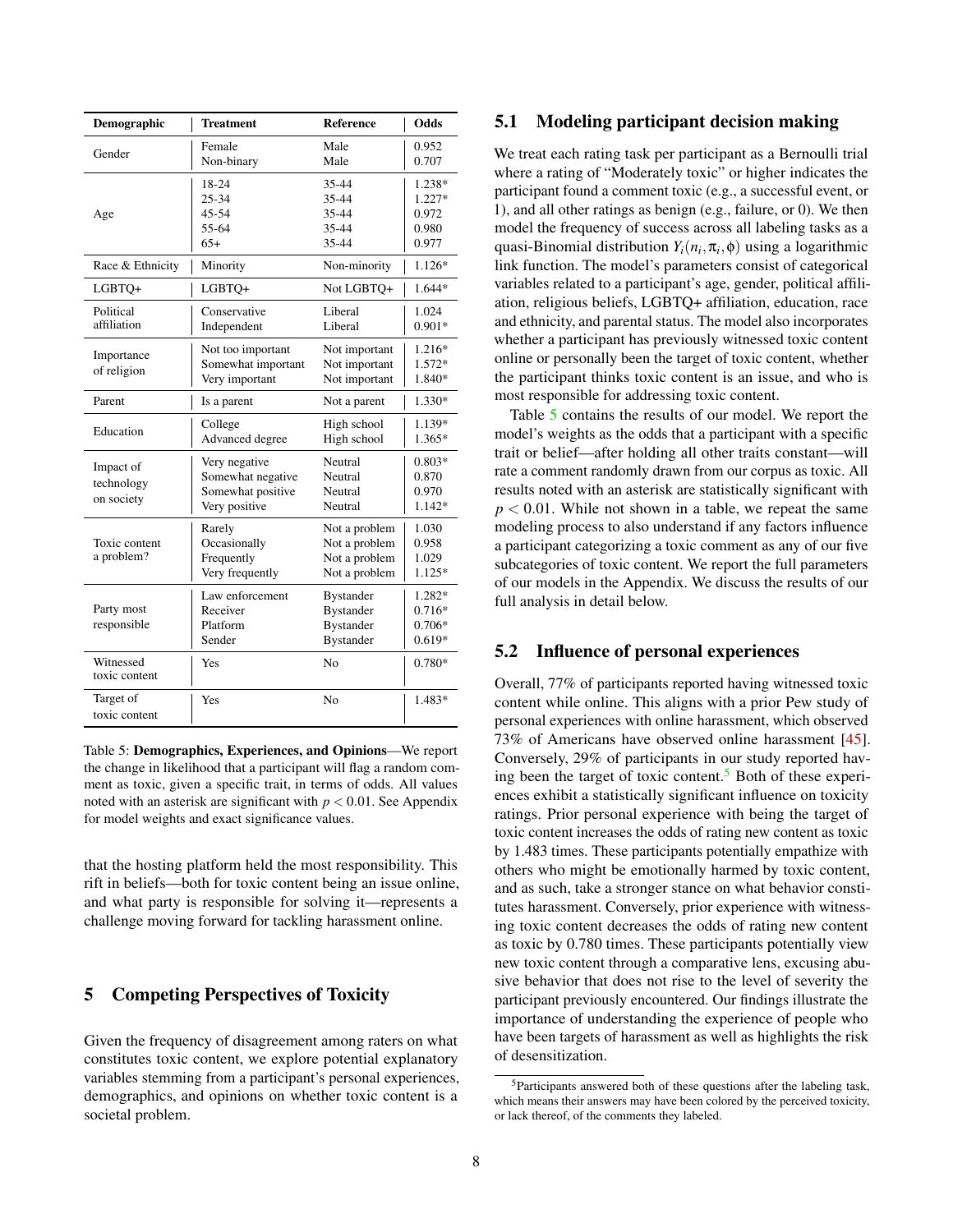# 5.3 Influence of demographics

Gender. We find no statistically significant differences between the odds that non-binary, female, and male participants rate a comment as toxic. Furthermore, female and male participants have nearly identical rates for identifying each subcategory of toxic content. One exception is that the odds of a male participant identifying a comment as threatening compared to female participants increases by 1.158 times. One potential explanation is that men report higher rates of physical threats and name calling compared to women [\[45\]](#page-13-5), and may be more sensitive to those categories of toxic content.

Age. We find that young participants in particular are more likely to flag comments as toxic compared to older participants. Specifically, the odds of rating a comment as toxic by people ages 18–34 increases 1.227–1.238 times compared to participants aged 35–44. When comparing people 35–44 and groups of older adults, we find no statistically significant difference between successive age groups. One possibility is that younger participants may be more represented on the sites we sample from, and thus familiar with the slang or style of attacks present. In line with previous studies [\[11,](#page-12-4) [45\]](#page-13-5), participants between the ages of 18–34 also experienced online harassment at higher rates (27%–30% versus 20–24%), which may shape their opinion and sensitivity to toxic content.

LGBTQ+. A participant's LGBTQ+ identity plays a strong role in toxicity ratings. Identifying as LGBTQ+ increases the odds of rating a comment as toxic by 1.644 times compared to participants who do not. Furthermore, LGBTQ+ participants were far more likely to assign all subcategories to toxic comments—with threats showing the largest increase in odds (1.865 times). LGBTQ+ participants are a historically at-risk cohort for online harassment [\[11\]](#page-12-4) and so may be cognizant of toxic behaviors, biases, and language that other participants fail to identify.

Importance of religion. Religion has one of the strongest influences on how participants perceive toxic content. In particular, religion being "Very important" to a participant increases the odds they rate a comment as toxic by 1.840 times. This impact still holds even when a participant reports that religion is "Not too important", where the odds of rating a comment as toxic increase by 1.216 times. Similarly, religious participants were far more likely assign all subcategories to toxic comments—with profanity and threats showing the largest increase in odds (1.604–1.878 times).

Parents. There is a small but statistically significant difference between the perspectives of parents and non-parents. Being a parent increases the odds of rating a toxic as comment by 1.330 times. Being a parent also increased the odds of flagging sexually harassment (1.298 times) and profanity (1.158 times). These differences are potentially influenced by content that parents do not want their children to see online.

Race and Ethnicity. We find that belonging to a racial or ethnic minority plays only a small role in influencing perspectives of toxic content, amounting to an increase in odds of 1.126 times compared to non-minority participants. Previous studies have shown that minorities and non-minorities experience similar rates of online harassment, but that when harassment occurs, people self-report it is more likely a result of their race or ethnicity [\[45\]](#page-13-5).

Education and political affiliation. Compared to participants with only a high school education, the odds participants with advanced degrees labeled comments as toxic increases 1.365 times, however, we find no similar relationship to those with college degrees but no advanced degrees. Finally, we find that a participant's political affiliation also has a small impact on the odds of identifying toxic content. Notably, identifying as an independent decreases the odds of flagging toxic content online by 0.901 times compared to liberal participants. These variations may stem from the underlying content and discussions present in our dataset.

# 5.4 Influence of technology beliefs

Finally, we examine how attitudes towards technology and toxic content online influence toxicity ratings. We find that, when participants feel that toxic content is "Very frequently" a problem, the odds they flag content as toxic increases by 1.125 times compared to others who feel toxic content is "Not a problem". Similarly, when participants feel that technology's role in peoples' lives remains "Very positive", the odds they flag content as toxic increases by 1.142 times compared to neutral participants. These participants potentially have a lower threshold for what they deem to be toxic behavior, or feel a greater obligation to address toxic content.

# <span id="page-8-0"></span>6 Benchmarking Toxicity Classifiers

Given the influence of demographics, beliefs, and experiences on personal toxicity ratings, we analyze how well widelydeployed automated detection systems from Jigsaw and Instagram currently perform in aggregate, per demographic cohort, and per individual.

# 6.1 Perspective API

Overall performance. As previously discussed, our dataset uses stratified sampling to oversample potentially toxic comments with the highest rates of disagreement among participants. We omit the vast majority of benign content on Twitter, Reddit, and 4chan that would otherwise be present in a random sample. As such, it is misleading to compare standard performance metrics (e.g., accuracy, precision-recall) across our entire dataset. We control for this bias by considering the accuracy of the Perspective API per *stride* of our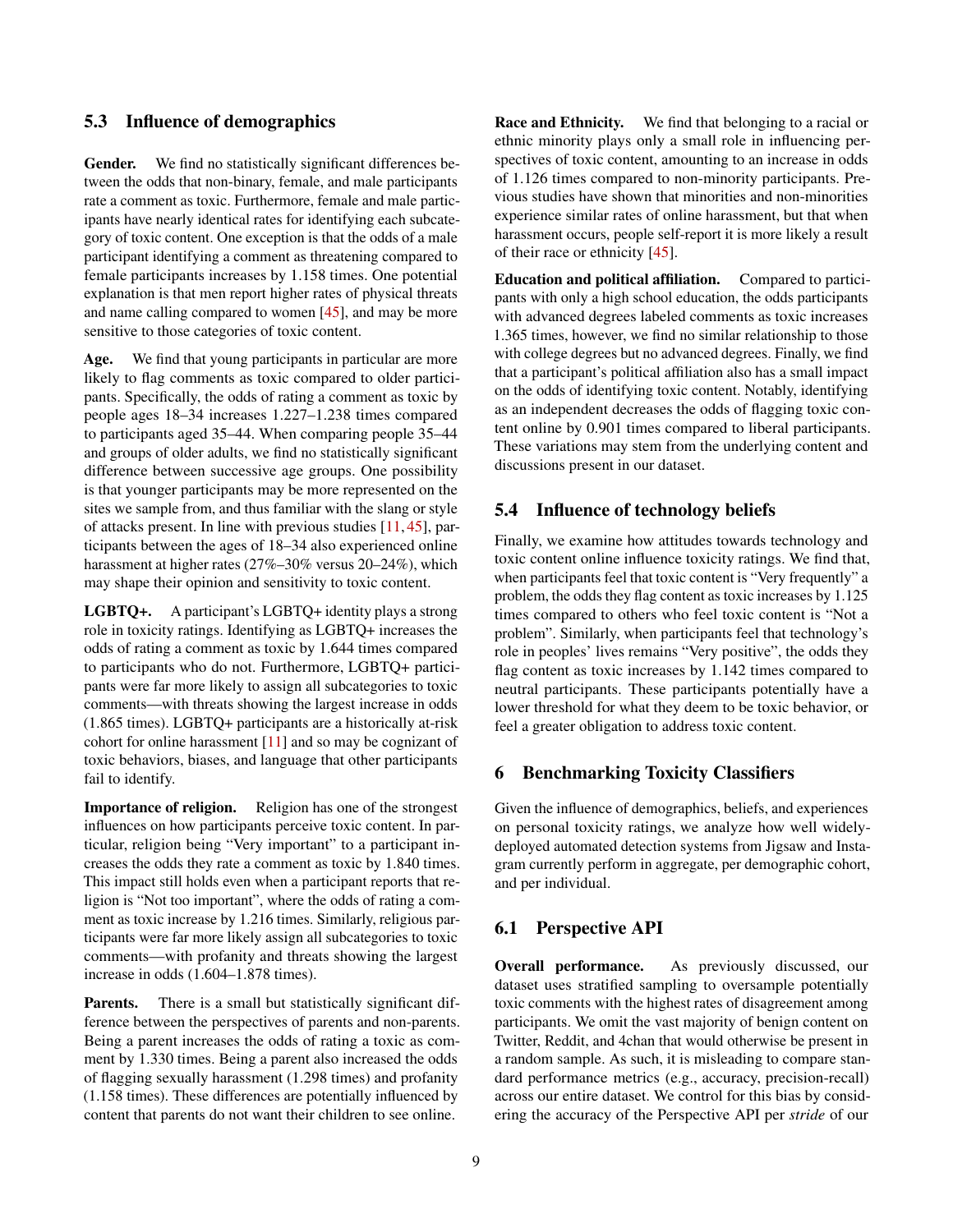<span id="page-9-0"></span>

Figure 4: Toxic/Benign Comment Distribution per Perspective API Stride—Higher Perspective API scores correlate with a larger fraction of toxic content, however, the fraction of toxic content per stride never exceeds the fraction of benign content.

sampling. As part of this, we convert every comment's rating distribution into a binary verdict. We treat every comment with a median Likert score of "Moderately toxic" or higher as toxic and all other comments as benign. To compute accuracy, we deem a perspective score of  $> 0.75$  as toxic and all other comments as benign.

Figure [4](#page-9-0) shows the fraction of toxic and benign content at each stride of our dataset. The 0.1 stride includes all comments the Perspective API gave a 0–10% likelihood of being toxic, whereas the 0.9 stride includes all comments with a 90-100% likelihood of being toxic. While higher Perspective API scores have monotonically increasing degrees of perceived toxicity, the fraction of toxic content per stride is almost always smaller than fraction of benign content, with the exception of the highest stride, where the labels are roughly equal. Overall, we find only a weak correlation between our participant's Likert ratings and the Perspective API ( $r = 0.39$ ,  $p = 0.0$ ). In line with this, the accuracy for comments in the highest Perspective API stride is only 51%, indicating our participants disagreed with the Perspective rating in 49% of cases. As such, it appears that the Perspective API favors false positives over false negatives. Such a balance is better suited for re-ranking or informing moderation decisions as opposed to outright filtering.

Identifying divergent comments. To provide qualitative examples of divergence between participants and the Perspective API, we isolated comments with the largest intensity of disagreement between the Perspective API and our participants to understand the underlying cause. This is best captured by a root mean square error (RMSE). In particular, we first calculated the average rating across all participants for each comment which we then normalized to a 0–1 scale. We relied on the original 0–1 score of the Perspective API for comparison. We find that error is smallest for lower scores of the Perspective API, indicating both the classifier and our participants agree on what is not toxic. However, error increases as strides increase, with error maximizing at the highest stride  $(>= 0.9)$  as shown in Table [6.](#page-9-1) This result is consistent with our observations with accuracy and indicates that the API struggles to match ground truth at high decision thresholds.

<span id="page-9-1"></span>

| <b>Stride</b> | % Comments | Accuracy | <b>RMSE</b> |
|---------------|------------|----------|-------------|
| 0.0           | 5.0        | 0.98     | 0.12        |
| 0.1           | 5.0        | 0.95     | 0.14        |
| 0.2           | 5.0        | 0.93     | 0.18        |
| 0.3           | 10.0       | 0.90     | 0.24        |
| 0.4           | 10.0       | 0.85     | 0.30        |
| 0.5           | 15.0       | 0.81     | 0.36        |
| 0.6           | 15.0       | 0.76     | 0.42        |
| 0.7           | 20.0       | 0.50     | 0.48        |
| 0.8           | 10.0       | 0.37     | 0.55        |
| 0.9           | 5.0        | 0.51     | 0.55        |

Table 6: Accuracy and Root Mean Squared Error per Perspective API Stride—As Perspective API scores increase, we observe a larger divergence between what participants construe as toxic content versus the classifier. For comments that Perspective rates as 90% likely to be toxic, our participants agreed only 45% of the time.

We then selected the top 200 comments with the highest error between participants and the Perspective API. Of these, we selected 100 where the Perspective API skewed higher, and 100 where the Perspective API skewed lower. Two independent coders reviewed each comment, came together to form a codebook of high-level themes, and then independently rated every comment before resolving any disagreement. Examples comments where Perspective and our participants disagreed on toxicity ratings can be found in the Appendix, Table [8](#page-17-0) and Table [9.](#page-17-0)

In some cases, the Perspective API is more sensitive to toxic content than our participants. The majority of these comments included some form of profanity that participants did not find toxic (82%). For example, Perspective rates the comment "holy shit, you are perfect!" at 0.83 while every rater found the comment to be not at all toxic. Other sources of disagreement include differing sensitivities to negativity (6%), and scenarios where negative terms convey emphasis (4%). Examples include "Song sucks" and "The stupid tongue! :D Cutest thing" respectively. In effect, the classifier is incorrectly shaping its decision based on negative or profane keywords alone.

In contrast, our participants also occasionally deemed content more toxic than the Perspective API. Identity attacks against minorities, women, and the LGBTQ+ community made up 39% of comments missed by the Perspective API. Another 17% of comments contained political messages that participants deemed toxic. For example, participants rated the comment "YOU'RE JUST LIKE YOUR BOSS AND THE REST OF THE GOP A BUNCH OF!!!!! #CLOWNS" with a toxicity of 0.75, compared to 0.48 from the Perspective API. Other themes included adult content (11%) and threats of violence or rape (9%). Additionally, despite Perspective API regularly flagging profanity, minor grammatical changes such as the lack of spaces in "nofuckingbody" resulted in score of 0.21, whereas adding spaces results in a score of 0.93.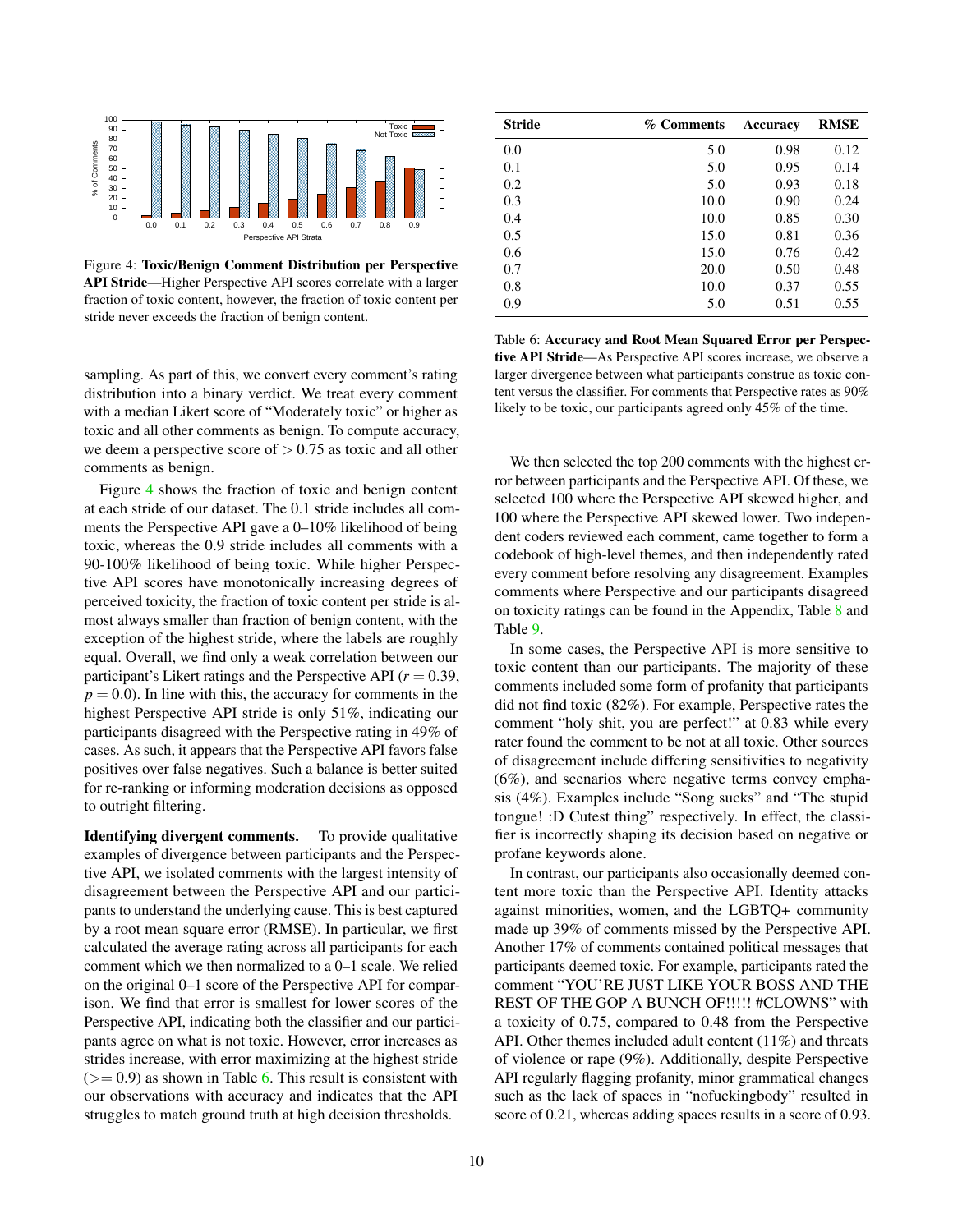Researchers have abused this sensitivity to minor perturbations in text to construct adversarial examples that evade the Perspective API [\[23,](#page-12-32) [27\]](#page-12-33).

Tuning classifiers to personal preferences. Our results indicate that a single definition of toxic content online does not capture the varied experiences and opinions of Internet users. As such, a one-size-fits-all model for abuse detection will likely not be able to capture the toxicity preferences of all participants. Recent work from Google Jigsaw has focused on allowing participants to "Tune" existing APIs to their own personal preferences, simply by adjusting the Perspective API to a specific threshold [\[38\]](#page-12-34). However, it is unclear how effective this tuning strategy can be to end-users and where this mechanism may fall short. We investigate the differences in accuracy and precision for the optimal threshold for each individual participant compared to the dataset in aggregate. Although our dataset is not a truly random sample of Internet comments, comparing personal thresholds to the aggregate still provides insight into the effectiveness of personal tuning.

To identify the optimal threshold for all ratings taken in aggregate, we first convert each comment rating into a binary label. A comment rating has a positive label if the participant personally did want to see the comment online, and a negative label if they did not. We then sweep over all Perspective API decision thresholds from 0–1 and identify the *lowest* threshold that maximizes the F1-score, which is the weighted average of the precision and recall. We find that the optimal perspective API threshold for the aggregate dataset ranges from 0.18–0.49, all of which achieve a precision of 0.35 and an accuracy of 0.37.

We perform the same analysis on an individual level, identifying a threshold that maximizes the F1 score for each participant. If a participant did not personally elect to remove any comments they encountered, we set their threshold to the maximum possible value  $(1.0)$ . Figure [5](#page-10-0) shows a distribution of thresholds per individual. For 21.6% of participants, their maximal threshold is 0.0, suggesting that labeling every comment as toxic maximizes both precision and recall. The median threshold is 0.61, resulting in an average precision of 0.6 and an average accuracy of 0.68, an increase in accuracy of 86% compared to a one-size-fits-all classifier. Per this personalized approach, 71.5% of participants saw an improvement in accuracy over the one-size-fits-all optimum accuracy. As such, more research is needed to understand how best to quickly personalize models and how to gather ongoing feedback in order to adjust model thresholds.

Tuning classifiers to demographic preferences. Given the differences between demographic groups outlined in Section [5,](#page-7-0) we also investigate the performance benefits for tuning the Perspective model to broad demographic groups. Table [7](#page-10-1) shows the maximum precision and accuracy when each independent demographic group is tuned for separately. In contrast to personalized tuning, where the performance increase was

<span id="page-10-0"></span>

Figure 5: Optimum Personalized Threshold per Participant— The threshold that maximizes classifier accuracy per participant is mixed. 21.6% of participants are maximized at a threshold of 0.0, which amounts to labeling every comment as toxic. After tuning to personal thresholds, 71.5% of participants achieved an accuracy greater than the overall classifier.

<span id="page-10-1"></span>

|             |       | <b>Max Precision</b> |       | <b>Max Accuracy</b> |
|-------------|-------|----------------------|-------|---------------------|
| Demographic | Value | % Change             | Value | $%$ Change          |
| Religion    | 0.40  | 14.3%                | 0.41  | 10.8%               |
| Politics    | 0.37  | 5.7%                 | 0.37  | $0\%$               |
| Age         | 0.44  | 25.7%                | 0.44  | 20.6%               |
| Gender      | 0.39  | 11.4%                | 0.40  | 7.5%                |
| Race        | 0.36  | 2.9%                 | 0.36  | $-2.7\%$            |
| Parent      | 0.37  | 5.7%                 | 0.39  | 5.4%                |
| LGBTO+      | 0.36  | 2.9%                 | 0.37  | $0\%$               |

Table 7: Optimum Accuracy and Precision per Demographic— We show the maximum accuracy and precision when tuning the Perspective API per demographic cohort, as well as the percentage change from the one-size-fits-all model. We find that cohort-based models perform marginally better in some categories, but fall short of performance improvement from personalized models.

over twofold, we find that demographic tuning in aggregate offers a smaller improvement over the aggregate classifier—a 0–20.6% increase in accuracy. Age-specific model thresholds provided the best performance gain. These results highlight that even within broad demographic groups, individual experiences and preferences take more importance when making toxicity determinations online. Any cohort-based model would need to account for multiple factors when designed and deployed.

# 6.2 Instagram nudges

In December 2019, Instagram rolled out a feature that nudges a user if they are about to post a comment that is similar to comments that have been flagged for abuse in the past. As a small experiment, we also compare how well the Instagram classifier performs against our ground truth data. To do this, we first sampled 200 comments—150 of the most egregious "toxic" comments which have a median toxicity rating of "Very toxic" or higher, and 50 "benign" comments that have a median toxicity rating less than "Slightly toxic". We then manually posted these comments to an Instagram account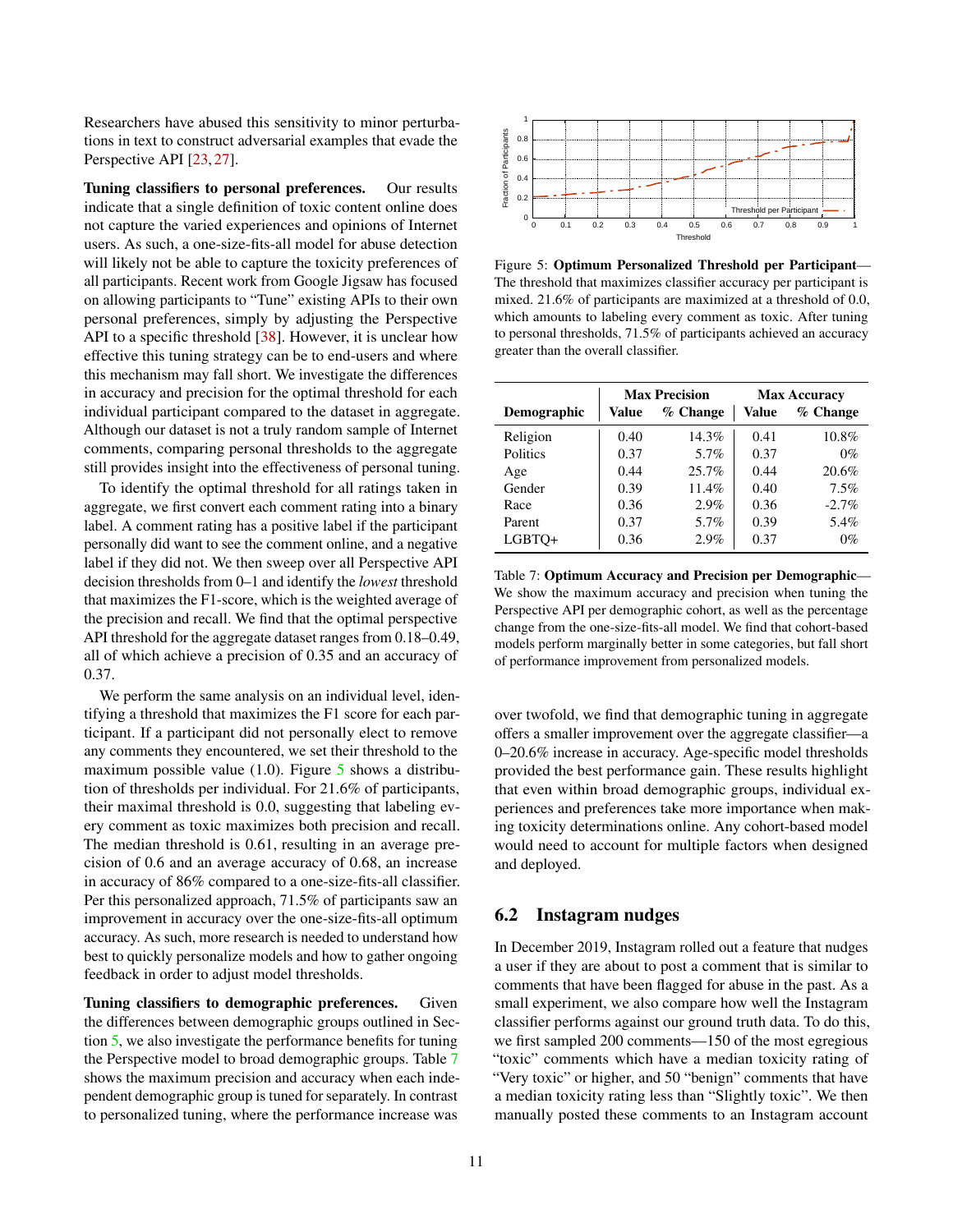we controlled (with no audience), noting which comments triggered the classifier.

Of the toxic comments, just 41 (27%) triggered the Instagram classifier. In manually inspecting these comments, we observed they were mostly identity-based attacks (47%), followed by a mix of adult content (15%), profanity (7%), and threats (3%). We followed a similar approach to labeling each comment with two expert raters, but in the process, found there were no unifying themes that might explain why toxic comments did not trigger detection. Aligned with this, categories reported by our participants for our toxic sample included insults (26%), profanity (22%), and identity attacks (21%). The classifier never triggered on a benign comment. As such, a significant gap remains in the classifier's ability to detect a wide variety of toxic comments.

## 7 Discussion

Based on our findings, we discuss potential best practices, pitfalls, and paths forward for improving toxic content classifiers to better serve a diversity of perspectives.

Best practices for crowdsourced labeling. During the development of our survey instrument, we were unable to identify any best practices for developing crowdsourcing instruments that gather toxic content ratings. Previous studies used disparate terminology including "abusive", "hateful", "offensive", and "toxic". Likewise, for sublabeling tasks that involve categorizing toxic content into sexual harassment, identity-based attacks, or insults, we were unable to find terminology or a taxonomy that had previously been evaluated for rater comprehension. Our experiments show that participants solicited from Mechanical Turk in the United States best understood the meaning of "toxic" compared to other terms, and that participants can identify at least five separate categories of toxic content. Given frequent rating disagreement between participants, we also found that five ratings per comment resulted in the best balance between minimizing crowdsourcing costs and achieving a high degree of accuracy. We believe this rating methodology can serve as a best practice when crowdsourcing labels for toxic content, though we caution that any aggregate label will not generalize to all demographic cohorts. Furthermore, our results are limited to participants solicited from Mechanical Turk, and should be validated with participants from other crowdsourced platforms.

Towards personalized definitions of toxicity. Our results suggest that personalized tuning of one-size-fits-all models greatly improves the accuracy per user compared to setting a global threshold for all users. In particular, we found that per-user models increased the accuracy of decisions by 86%. These results suggest the feasibility of relying on a general audience for training labels that users then tune to their personal preferences. However, increasing classifier performance beyond this point will remain a challenge without incorporating specific user feedback and examples. An intermediate approach, where models generalize to specific single-trait demographic cohorts rather than individuals, resulted in only a 0–20.6% improvement in accuracy, with age-specific models performing the best. In the absence of personalization or user feedback, platforms might consider increasingly sophisticated, community-based filters that take into account more than just one demographic trait.

Measuring toxicity using existing classifiers. Recent studies in toxic content have begun to leverage toxicity classifiers as a tool for measuring the prevalence of hate and harassment online, with additional post-processing via rater agreement [\[18,](#page-12-35) [28,](#page-12-36) [29\]](#page-12-37). Given the variations in classifier accuracy across demographic cohorts and types of sites, we caution against off-the-shelf usage of current classifiers without such post-processing or additional calibration. Even at a Perspective toxicity threshold of 0.9 or higher, our participants disagreed with the classifier's verdict in 50% of cases for the sites we measured.

Online Context. Our work does not incorporate the context that a comment is presented in. As such, it may be challenging for a participant to pinpoint if a comment is toxic versus simply sarcastic or joking. We selected this because toxicity detection systems classify text without additional context, and we wanted to evaluate them based on their current usage. Furthermore, users may have different responses to toxic content when they see such context in-situ (e.g., the toxic content may be targeted at an acquaintance). Some areas of future work include understanding how perspectives change if participants are provided with additional context when labeling, identifying if classifiers can be improved by adding context during training, and measuring participant responses to toxic content in-situ of browsing.

## 8 Conclusion

In this work, we built and deployed a survey instrument to 17,280 participants across the United States and asked them about their perspectives on toxic content online. We found that a participant's attitudes towards filtering toxic content varies across a multitude of factors: their demographic background, their personal experiences with harassment, and even their attitudes towards technology and the state of toxic content online. Given these influences, we showed how personalized tuning of independent thresholds for existing classifiers can improve the accuracy of toxic detection performance by 86% on average, pointing to personalized models as a future area of research in toxic content detection. We have released our labeled toxicity dataset to enable future work in this space and hope that our work presents paths forward for improving toxic content classification for a diverse set of users.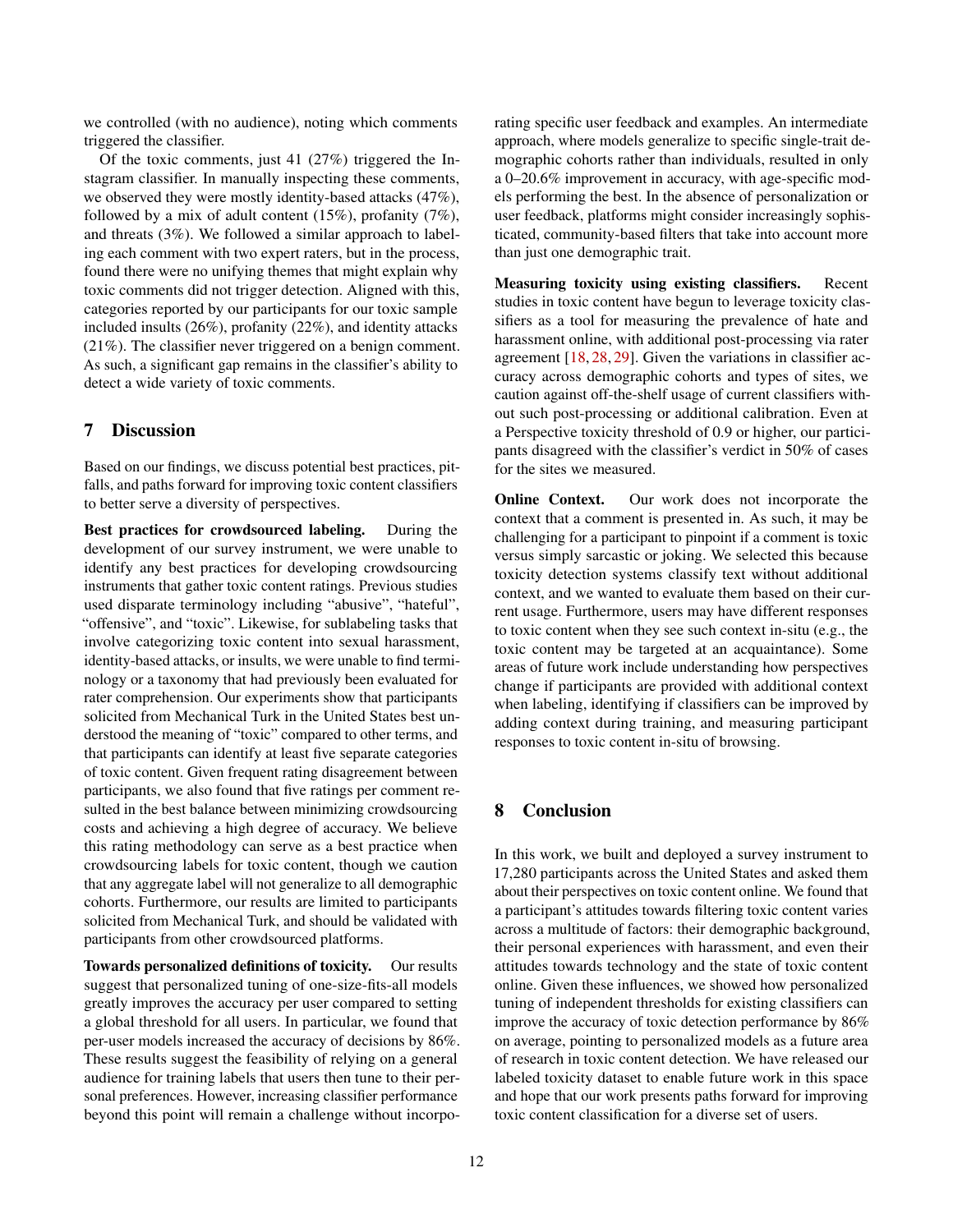# References

- <span id="page-12-28"></span>[1] R. Arthur. We analyzed more than 1 million comments on 4chan. hate speech there has spiked by 40% since 2015. [https://www.vice.com/](https://www.vice.com/en_us/article/d3nbzy/we-analyzed-more-than-1-million-comments-on-4chan-hate-speech-there-has-spiked-by-40-since-2015) [en\\_us/article/d3nbzy/we-analyzed-more-than-1-million-comments](https://www.vice.com/en_us/article/d3nbzy/we-analyzed-more-than-1-million-comments-on-4chan-hate-speech-there-has-spiked-by-40-since-2015)[on-4chan-hate-speech-there-has-spiked-by-40-since-2015.](https://www.vice.com/en_us/article/d3nbzy/we-analyzed-more-than-1-million-comments-on-4chan-hate-speech-there-has-spiked-by-40-since-2015)
- <span id="page-12-16"></span>[2] J. Blackburn and H. Kwak. Stfu noob!: predicting crowdsourced decisions on toxic behavior in online games. In *Proceedings of the 23rd international conference on World wide web*. ACM, 2014.
- <span id="page-12-25"></span>[3] L. Blackwell, J. Dimond, S. Schoenebeck, and C. Lampe. Classification and its consequences for online harassment: Design insights from heartmob. In *Proceedings of the ACM on Human-Computer Interaction*, 2017.
- <span id="page-12-12"></span>[4] L. Blackwell, J. Hardy, T. Ammari, T. Veinot, C. Lampe, and S. Schoenebeck. Lgbt parents and social media: Advocacy, privacy, and disclosure during shifting social movements. In *ACM CHI conference on human factors in computing systems*, 2016.
- <span id="page-12-29"></span>[5] A. Breland. Why reddit is losing its battle with online hate. [https://www.](https://www.motherjones.com/politics/2019/08/reddit-hate-content-moderation/) [motherjones.com/politics/2019/08/reddit-hate-content-moderation/.](https://www.motherjones.com/politics/2019/08/reddit-hate-content-moderation/)
- <span id="page-12-22"></span>[6] E. Chandrasekharan, M. Samory, A. Srinivasan, and E. Gilbert. The bag of communities: identifying abusive behavior online with preexisting internet data. In *Proceedings of the 2017 CHI Conference on Human Factors in Computing Systems*, 2017.
- <span id="page-12-17"></span>[7] D. Chatzakou, N. Kourtellis, J. Blackburn, E. De Cristofaro, G. Stringhini, and A. Vakali. Mean birds: Detecting aggression and bullying on Twitter. In *ACM Web Science Conference*, 2017.
- <span id="page-12-9"></span>[8] J. Cheng, C. Danescu-Niculescu-Mizil, and J. Leskovec. Antisocial behavior in online discussion communities. In *Ninth International AAAI Conference on Web and Social Media*, 2015.
- <span id="page-12-10"></span>[9] D. K. Citron. Addressing cyber harassment: An overview of hate crimes in cyberspace. *Journal of Law, Technology & the Internet*, 2014.
- <span id="page-12-11"></span>[10] G. Cowan and J. Mettrick. The effects of target variables and settting on perceptions of hate speech. *Journal of Applied Social Psychology*, 2002.
- <span id="page-12-4"></span>[11] Data & Society. Online harassment, digital abuse, and cyberstalking in america. [https://datasociety.net/output/online-harassment-digital](https://datasociety.net/output/online-harassment-digital-abuse-cyberstalking/)[abuse-cyberstalking/,](https://datasociety.net/output/online-harassment-digital-abuse-cyberstalking/) 2016.
- <span id="page-12-26"></span>[12] T. Davidson, D. Bhattacharya, and I. Weber. Racial bias in hate speech and abusive language detection datasets. In *Proceedings of the Third Workshop on Abusive Language Online*, 2019.
- <span id="page-12-18"></span>[13] T. Davidson, D. Warmsley, M. Macy, and I. Weber. Automated hate speech detection and the problem of offensive language. In *AAAI International Conference On Web and Social Media*, 2017.
- <span id="page-12-24"></span>[14] D. DiFranzo, S. H. Taylor, F. Kazerooni, O. D. Wherry, and N. N. Bazarova. Upstanding by design: Bystander intervention in cyberbullying. In *Proceedings of the 2018 CHI Conference on Human Factors in Computing Systems*, 2018.
- <span id="page-12-19"></span>[15] K. Dinakar, R. Reichart, and H. Lieberman. Modeling the detection of textual cyberbullying. In *AAAI International Conference On Web and Social Media*, 2011.
- <span id="page-12-15"></span>[16] L. Dixon, J. Li, J. Sorensen, N. Thain, and L. Vasserman. Measuring and mitigating unintended bias in text classification. In *Proceedings of the 2018 AAAI/ACM Conference on AI, Ethics, and Society*, 2018.
- <span id="page-12-20"></span>[17] N. Djuric, J. Zhou, R. Morris, M. Grbovic, V. Radosavljevic, and N. Bhamidipati. Hate speech detection with comment embeddings. In *The Web Conference*, 2015.
- <span id="page-12-35"></span>[18] M. ElSherief, S. Nilizadeh, D. Nguyen, G. Vigna, and E. Belding. Peer to peer hate: Hate speech instigators and their targets. In *AAAI International Conference On Web and Social Media*, 2018.
- <span id="page-12-6"></span>[19] J. Finkelstein, S. Zannettou, B. Bradlyn, and J. Blackburn. A quantitative approach to understanding online antisemitism. In *Proceedings of the AAAI International Conference on Web and Social Media*, 2020.
- <span id="page-12-21"></span>[20] A. M. Founta, C. Djouvas, D. Chatzakou, I. Leontiadis, J. Blackburn, G. Stringhini, A. Vakali, M. Sirivianos, and N. Kourtellis. Large scale crowdsourcing and characterization of twitter abusive behavior. In *12th International AAAI Conference on Web and Social Media*, 2018.
- <span id="page-12-5"></span>[21] Google Jigsaw. Perspective api. [https://www.perspectiveapi.com/#/](https://www.perspectiveapi.com/#/home) [home.](https://www.perspectiveapi.com/#/home)
- <span id="page-12-23"></span>[22] M. L. Gordon, K. Zhou, K. Patel, T. Hashimoto, and M. S. Bernstein. The disagreement deconvolution: Bringing machine learning performance metrics in line with reality. In *ACM CHI Conferences on Human Factors in Computing Systems (CHI 2021)*, 2021.
- <span id="page-12-32"></span>[23] T. Gröndahl, L. Pajola, M. Juuti, M. Conti, and N. Asokan. All you need is "love" evading hate speech detection. In *Proceedings of the ACM Workshop on Artificial Intelligence and Security*, 2018.
- <span id="page-12-3"></span>[24] A. M. G. Gualdo, S. C. Hunter, K. Durkin, P. Arnaiz, and J. J. Maquilón. The emotional impact of cyberbullying: Differences in perceptions and experiences as a function of role. *Computers & Education*, 2015.
- <span id="page-12-13"></span>[25] Hatebase. The world's largest structured repository of regionalized, multilingual hate speech. [https://hatebase.org/,](https://hatebase.org/) 2019.
- <span id="page-12-30"></span>[26] D. Hicks and D. Gasca. A healthier twitter: Progress and more to do. [https://blog.twitter.com/en\\_us/topics/company/2019/health-update.](https://blog.twitter.com/en_us/topics/company/2019/health-update.html) [html.](https://blog.twitter.com/en_us/topics/company/2019/health-update.html)
- <span id="page-12-33"></span>[27] H. Hosseini, S. Kannan, B. Zhang, and R. Poovendran. Deceiving google's perspective api built for detecting toxic comments. *arXiv preprint arXiv:1702.08138*, 2017.
- <span id="page-12-36"></span>[28] Y. Hua, M. Naaman, and T. Ristenpart. Characterizing twitter users who engage in adversarial interactions against political candidates. In *ACM CHI Conference on Human Factors in Computing Systems*, 2020.
- <span id="page-12-37"></span>[29] Y. Hua, T. Ristenpart, and M. Naaman. Towards measuring adversarial twitter interactions against candidates in the us midterm elections. In *International Conference on Web and Social Media*, 2020.
- <span id="page-12-1"></span>[30] Instagram. Our progress on leading the fight against online bullying. [https://instagram-press.com/blog/2019/12/16/our-progress-on](https://instagram-press.com/blog/2019/12/16/our-progress-on-leading-the-fight-against-online-bullying/)[leading-the-fight-against-online-bullying/.](https://instagram-press.com/blog/2019/12/16/our-progress-on-leading-the-fight-against-online-bullying/)
- <span id="page-12-2"></span>[31] A. International. Twitter still failing women over online violence and abuse. [https://www.amnesty.org/en/latest/news/2020/09/twitter-failing](https://www.amnesty.org/en/latest/news/2020/09/twitter-failing-women-over-online-violence-and-abuse/)[women-over-online-violence-and-abuse/.](https://www.amnesty.org/en/latest/news/2020/09/twitter-failing-women-over-online-violence-and-abuse/)
- <span id="page-12-27"></span>[32] E. Jain, S. Brown, J. Chen, E. Neaton, M. Baidas, Z. Dong, H. Gu, and N. S. Artan. Adversarial text generation for google's perspective api. In *2018 International Conference on Computational Science and Computational Intelligence (CSCI)*, 2018.
- <span id="page-12-14"></span>[33] S. Jhaver, S. Ghoshal, A. Bruckman, and E. Gilbert. Online harassment and content moderation: The case of blocklists. In *Proceedings of the ACM Transactions on Computer-Human Interaction*, 2018.
- <span id="page-12-0"></span>[34] Jigsaw. Toxic comment classification challenge. [https://www.kaggle.](https://www.kaggle.com/c/jigsaw-toxic-comment-classification-challenge) [com/c/jigsaw-toxic-comment-classification-challenge,](https://www.kaggle.com/c/jigsaw-toxic-comment-classification-challenge) 2017.
- <span id="page-12-8"></span>[35] H. Kwak, J. Blackburn, and S. Han. Exploring cyberbullying and other toxic behavior in team competition online games. In *Proceedings of the 33rd Annual ACM Conference on Human Factors in Computing Systems*. ACM, 2015.
- <span id="page-12-31"></span>[36] J. R. Landis and G. G. Koch. An application of hierarchical kappatype statistics in the assessment of majority agreement among multiple observers. *Biometrics*, 1977.
- <span id="page-12-7"></span>[37] A.-D. League. Quantifying hate: A year of anti-semitism on twitter. [https://www.adl.org/resources/reports/quantifying-hate-a-year-of](https://www.adl.org/resources/reports/quantifying-hate-a-year-of-anti-semitism-on-twitter#methodology)[anti-semitism-on-twitter#methodology.](https://www.adl.org/resources/reports/quantifying-hate-a-year-of-anti-semitism-on-twitter#methodology)
- <span id="page-12-34"></span>[38] D. Lee. Alphabet-made chrome extension is designed to tune out toxic comments. [https://www.theverge.com/2019/3/14/18265851/alphabet](https://www.theverge.com/2019/3/14/18265851/alphabet-google-jigsaw-tune-chrome-extension)[google-jigsaw-tune-chrome-extension.](https://www.theverge.com/2019/3/14/18265851/alphabet-google-jigsaw-tune-chrome-extension)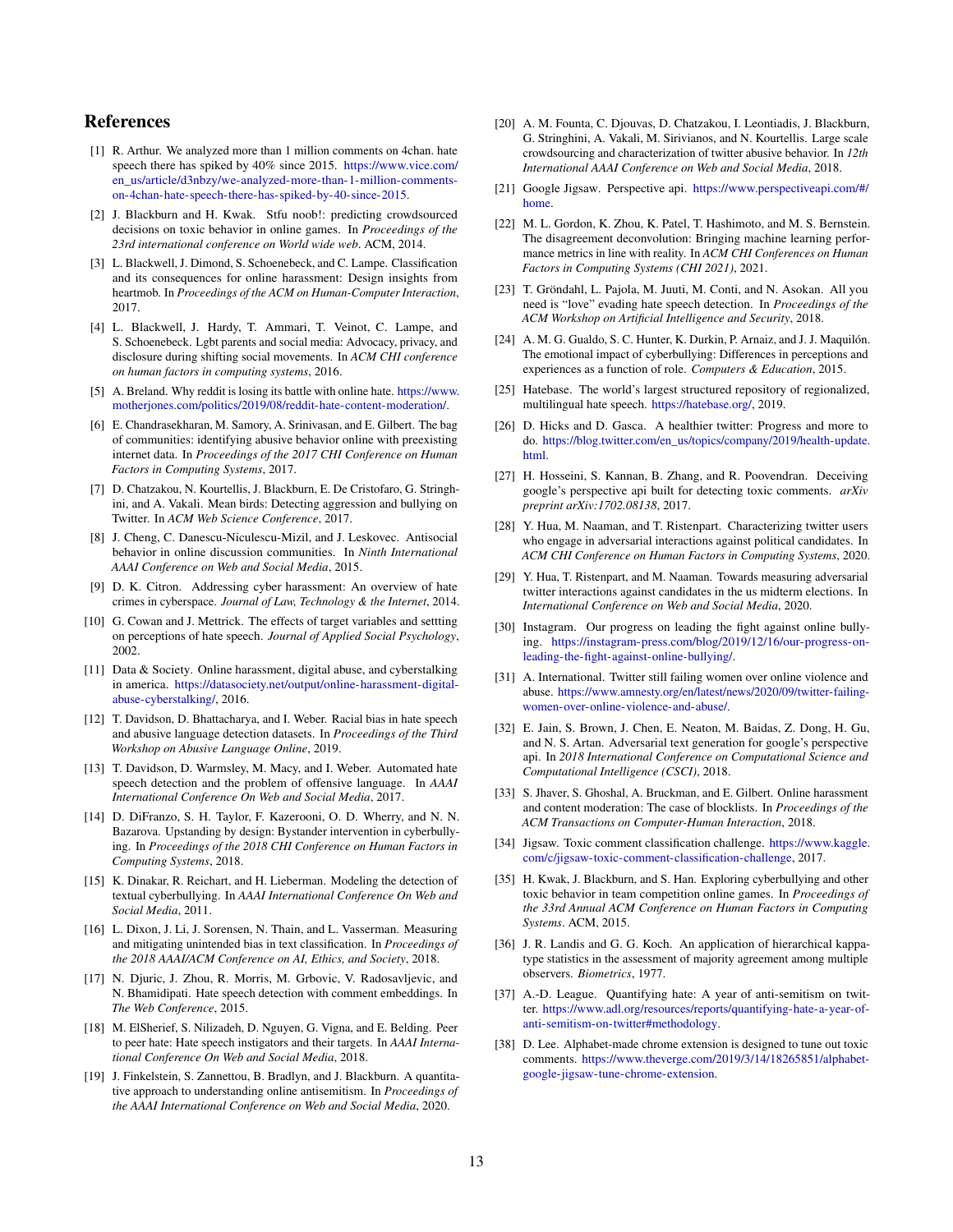- <span id="page-13-14"></span>[39] K. Mahar, D. Karger, and A. X. Zhang. Squadbox: A tool to combat online harassment using friendsourced moderation. In *Proceedings of the 2018 CHI Conference on Human Factors in Computing Systems*, 2018.
- <span id="page-13-13"></span>[40] B. Maher. Can a video game company tame toxic behaviour? [https://www.nature.com/news/can-a-video-game-company](https://www.nature.com/news/can-a-video-game-company-tame-toxic-behaviour-1.19647)[tame-toxic-behaviour-1.19647.](https://www.nature.com/news/can-a-video-game-company-tame-toxic-behaviour-1.19647)
- <span id="page-13-3"></span>[41] S. Melendez. Twitter automatically flags more than half of all tweets that violate its rules. [https://www.fastcompany.com/90528941/](https://www.fastcompany.com/90528941/twitter-automatically-flags-more-than-half-of-all-tweets-that-violate-its-rules?utm_source=morning_brew) [twitter-automatically-flags-more-than-half-of-all-tweets-that](https://www.fastcompany.com/90528941/twitter-automatically-flags-more-than-half-of-all-tweets-that-violate-its-rules?utm_source=morning_brew)[violate-its-rules?utm\\_source=morning\\_brew.](https://www.fastcompany.com/90528941/twitter-automatically-flags-more-than-half-of-all-tweets-that-violate-its-rules?utm_source=morning_brew)
- <span id="page-13-15"></span>[42] C. Newton. The trauma floor. [https://www.theverge.com/2019/2/](https://www.theverge.com/2019/2/25/18229714/cognizant-facebook-content-moderator-interviews-trauma-working-conditions-arizona) [25/18229714/cognizant-facebook-content-moderator-interviews](https://www.theverge.com/2019/2/25/18229714/cognizant-facebook-content-moderator-interviews-trauma-working-conditions-arizona)[trauma-working-conditions-arizona.](https://www.theverge.com/2019/2/25/18229714/cognizant-facebook-content-moderator-interviews-trauma-working-conditions-arizona)
- <span id="page-13-1"></span>[43] C. Nobata, J. Tetreault, A. Thomas, Y. Mehdad, and Y. Chang. Abusive language detection in online user content. In *The Web Conference*, 2016.
- <span id="page-13-16"></span>[44] J. A. Pater, M. K. Kim, E. D. Mynatt, and C. Fiesler. Characterizations of online harassment: Comparing policies across social media platforms. In *Proceedings of the 19th International Conference on Supporting Group Work*, 2016.
- <span id="page-13-5"></span>[45] PEW Research Center. Online harassment 2017. [https://www.](https://www.pewinternet.org/2017/07/11/online-harassment-2017/) [pewinternet.org/2017/07/11/online-harassment-2017/,](https://www.pewinternet.org/2017/07/11/online-harassment-2017/) 2017.
- <span id="page-13-11"></span>[46] D. Razo and S. Kübler. Investigating sampling bias in abusive language detection. In *4th Workshop on Online Abuse and Harms*, 2020.
- <span id="page-13-7"></span>[47] E. M. Redmiles, J. Bodford, and L. Blackwell. "i just want to feel safe": A diary study of safety perceptions on social media. In *International AAAI Conference on Web and Social Media*, 2019.
- <span id="page-13-17"></span>[48] E. M. Redmiles, S. Kross, and M. L. Mazurek. How well do my results generalize? comparing security and privacy survey results from mturk, web, and telephone samples. In *Proceedings of the IEEE Symposium on Security and Privacy*, 2019.
- <span id="page-13-18"></span>[49] E. M. Redmiles, Z. Zhu, S. Kross, D. Kuchhal, T. Dumitras, and M. L. Mazurek. Asking for a friend: Evaluating response biases in security

user studies. In *25th ACM SIGSAC Conference on Computer and Communications Security*, 2018.

- <span id="page-13-4"></span>[50] N. Sambasivan, A. Batool, N. Ahmed, T. Matthews, K. Thomas, L. S. Gaytán-Lugo, D. Nemer, E. Bursztein, E. Churchill, and S. Consolvo. "they don't leave us alone anywhere we go": Gender and digital abuse in south asia. In *Proceedings of the Conference on Human Factors in Computing Systems*, 2019.
- <span id="page-13-9"></span>[51] A. Saravanaraj, J. Sheeba, and S. P. Devaneyan. Automatic detection of Cyberbullying from Twitter. *International Journal of Computer Science and Information Technology & Security (IJCSITS)*, 2016.
- <span id="page-13-0"></span>[52] K. Thomas, D. Akhawe, M. Bailey, D. Boneh, E. Bursztein, S. Consolvo, N. Dell, Z. Durumeric, P. G. Kelley, D. Kumar, D. McCoy, S. Meiklejohn, T. Ristenpart, and G. Stringhini. Sok: Hate, harassment, and the changing landscape of online abuse. In *Proceedings of the IEEE Symposium on Security and Privacy*, 2021.
- <span id="page-13-19"></span>[53] US Census. United states census bureau. [https://www.census.gov/](https://www.census.gov/data.html) [data.html,](https://www.census.gov/data.html) 2021.
- <span id="page-13-10"></span>[54] C. Van Hee, E. Lefever, B. Verhoeven, J. Mennes, B. Desmet, G. De Pauw, W. Daelemans, and V. Hoste. Automatic detection and prevention of cyberbullying. In *International Conference on Human and Social Analytics*, 2015.
- <span id="page-13-6"></span>[55] W. Warner and J. Hirschberg. Detecting hate speech on the World Wide Web. In *Proceedings of the second workshop on language in social media*, 2012.
- <span id="page-13-12"></span>[56] M. Wich, H. Al Kuwatly, and G. Groh. Investigating annotator bias with a graph-based approach. In *4th Workshop on Online Abuse and Harms*, 2020.
- <span id="page-13-2"></span>[57] E. Wulczyn, N. Thain, and L. Dixon. Ex machina: Personal attacks seen at scale. In *Proceedings of the 26th International Conference on World Wide Web*, 2017.
- <span id="page-13-8"></span>[58] S. Zannettou, T. Caulfield, J. Blackburn, E. De Cristofaro, M. Sirivianos, G. Stringhini, and G. Suarez-Tangil. On the origins of memes by means of fringe web communities. In *Proceedings of the Internet Measurement Conference 2018*. ACM, 2018.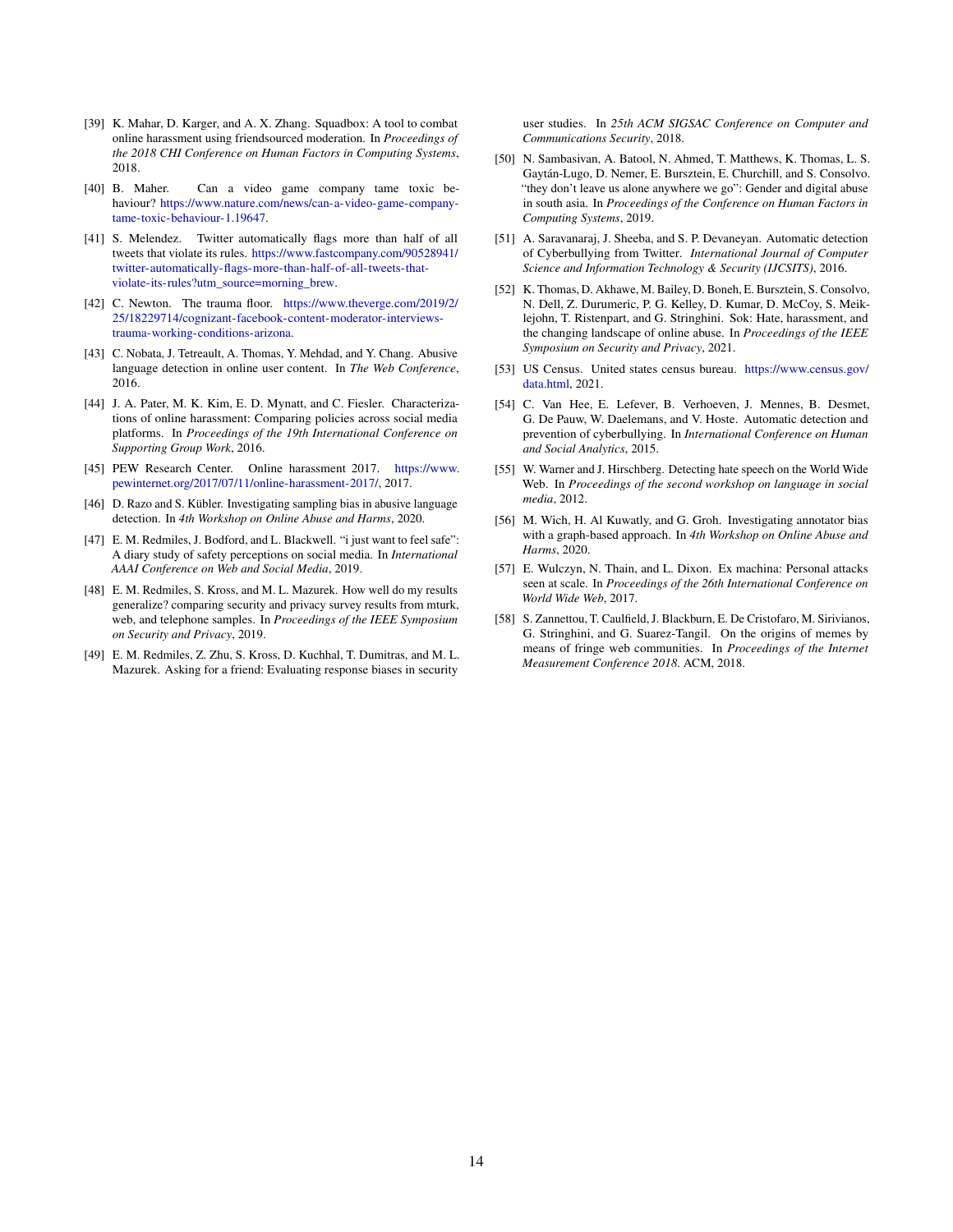# Appendix—Survey instrument

#### Initial consent form and university contact information

I understand the consent form. I certify that I am 18 years old or older. By clicking the "Yes" button to enter the survey, I indicate my willingness to voluntarily take part in this study.

o Yes o No

#### Pre-exercise questions

Today we would like you to help us with this short survey and to review some comments that have been posted online.

What types of sites do you use? [Checkbox] o Social Networking (Facebook, Twitter) o Video (YouTube, Twitch) o News (CNN, Fox, NYT, WSJ) o Community Forums (Reddit, Craigslist, 4chan) o Email or messaging (Gmail, WhatsApp, Facebook Chat) In general, how would you rate the impact of technology on people's lives? [Radio]

o Very positive

o Somewhat positive

o Neutral – neither positive nor negative o Somewhat negative

o Very negative

Based on your experience, toxic posts or comments are ... [Radio]

o Not a problem

o Rarely a problem

o Occasionally a problem

o Frequently a problem o Very frequently a problem

Who is the most responsible for addressing toxic posts or comments? [Rank, 1-5]

o Law enforcement

o Users who observe the comment

o The user who receives the comment

o The website hosting the comment

o The user who sent the comment

What does the term "toxic comment" mean to you? o Open Ended

#### Labeling exercise

In this section, you will be shown twenty comments taken from various online platforms. Some of these comments may contain toxic content. For each comment, you will be asked a series of questions regarding your perspective on the comment.

[Random comment displayed from Reddit, Twitter, or 4chan. This comment remains visible throughout the subquestions below.]

How toxic do you personally find this comment? [Radio] o Extremely toxic o Very toxic o Moderately toxic o Slightly toxic o Not at all toxic

[If any but not at all] Please select all the reasons why below: [Checkmark]

o It is threatening (ex. "If you comment on my feed again, I will personally beat you up")

o It is insulting (ex. "You are an absolutely disgusting hypocrite")

o It is profane (ex. "Why the f\*\*\* not you heathen?")

o It is an attack on a person or group based on their identity (ex. "Women are stupid and belong in the kitchen")

o It is sexual harassment (ex. "All I want from you are nudes")

o Other, please specify

Is this a type of comment you would want to see? [Radio]

o I would never want to see it

o It depends on the context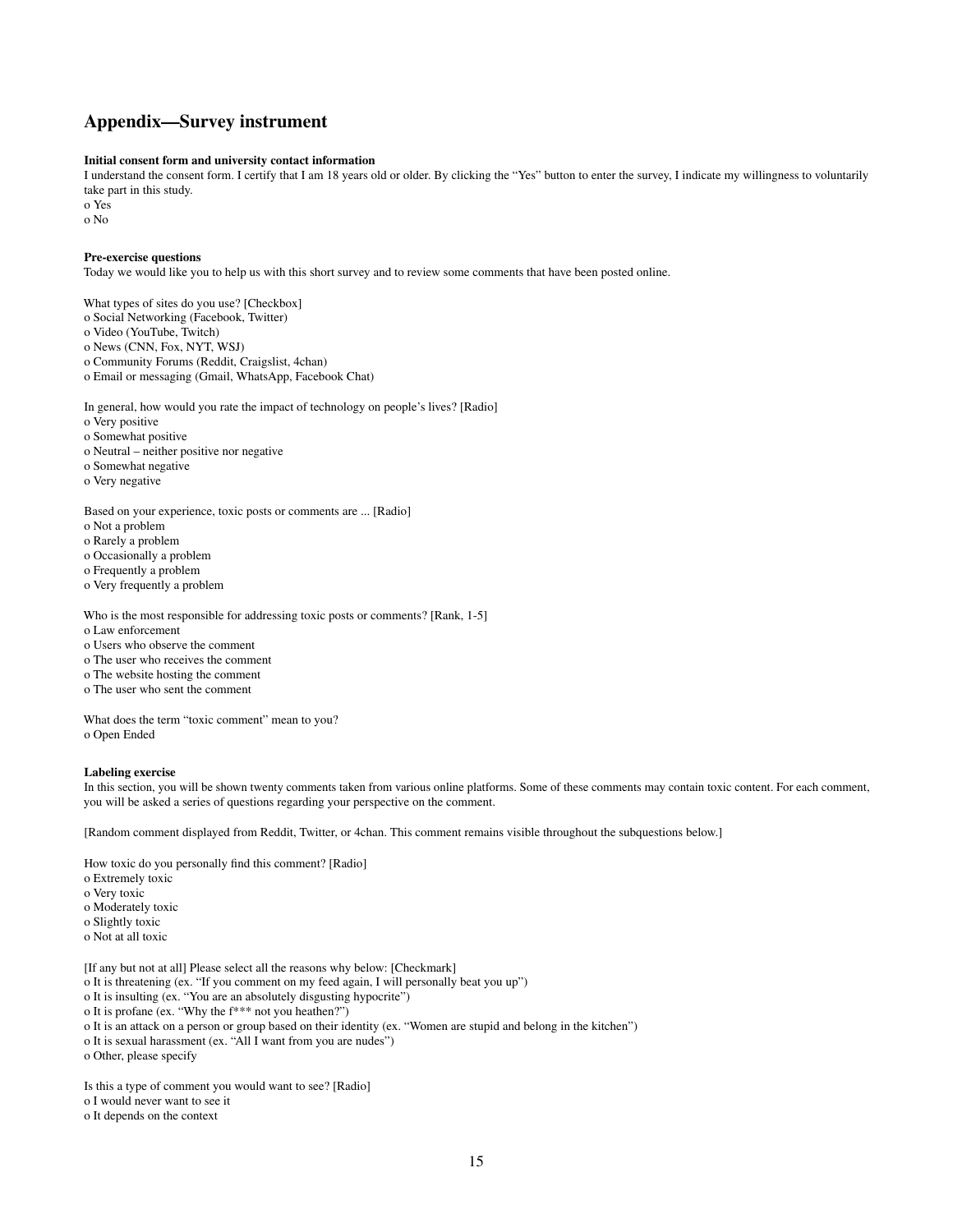o This is fine for me to see

Should this comment be allowed online? [Radio] o This comment should be removed o It depends on the context o This comment should be allowed

Post-exercise questions

For the sites you use, have you ever seen comments similar to the ones we showed you? [Radio] o Yes o No

Have you ever personally been the target of comments similar to the ones you reviewed? [Radio] o Yes o No

Is there anything else you would like to tell us about toxic comments? o [Open ended]

#### Demographic questions

Which category below includes your age? [Radio] o Under 18 o 18 - 24 o 25 - 34 o 35 - 44 o 45 - 54 o 55 - 64 o 65 or older o Prefer not to say Race [Checkbox]

o White o Hispanic or Latino o Black or African American o Native American or American Indian o Asian / Pacific Islander o Other [open ended] o Prefer not to say What is your gender? [Radio] o Female o Male o Nonbinary o Prefer not to say o Other [Open ended]

Would you describe yourself as transgender? [Radio] o Yes o No o Prefer not to say

What is the highest degree or level of school that you have completed? [Radio] o Less than high school degree o High school graduate (high school diploma or equivalent including GED) o Some college but no degree o Associate degree in college (2-year) o Bachelor's degree in college (4-year) o Master's degree o Doctoral degree o Professional degree (JD, MD) o Prefer not to say o Other [Open ended] Do you consider yourself to be: [Radio] o Heterosexual or straight

- o Homosexual
- o Bisexual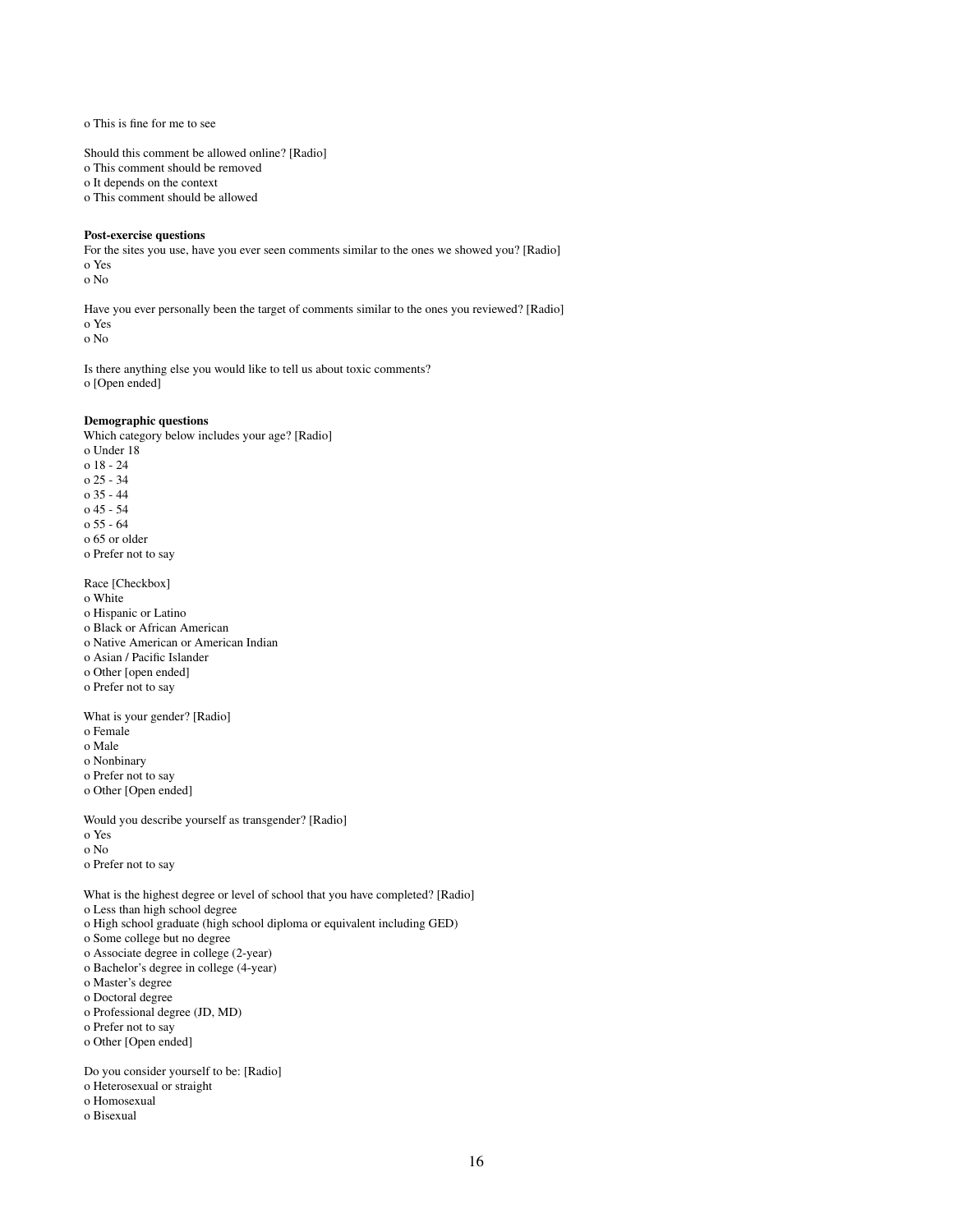o Prefer not to say o Other [Open ended]

How important is religion in your life? [Radio] o Not important o Not too important o Somewhat important o Very important o Prefer not to say

Generally speaking, do you consider yourself politically conservative, liberal, independent, or something else? [Radio] o Conservative o Liberal o Independent o Other [Open ended] o Prefer not to say

Are you a parent? [Radio] o Yes o No o Prefer not to say

What term have we been using to describe comments in this survey? [Radio] o Mean o Abusive o Bullying o Toxic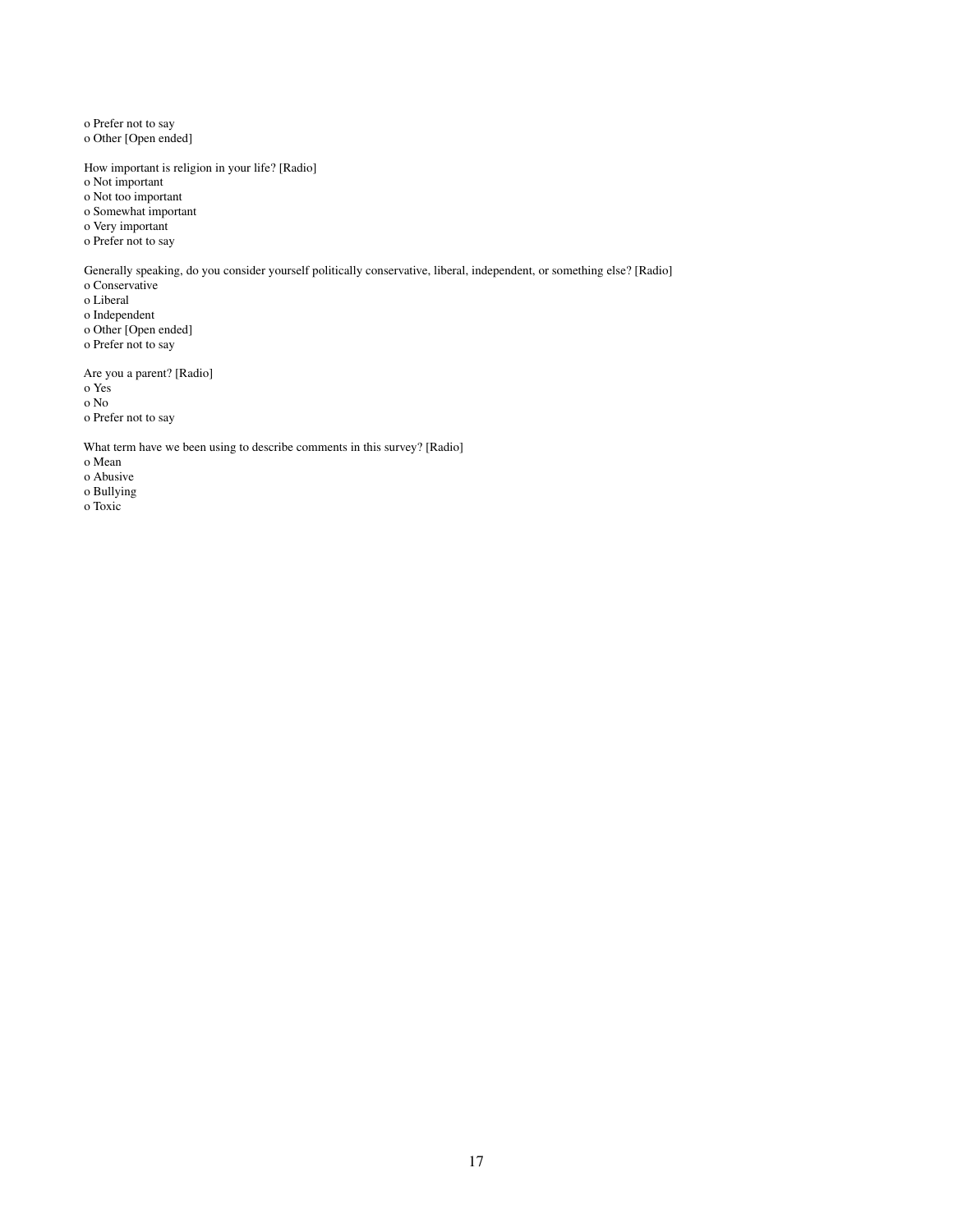# Appendix—Divergent Comments

We show examples of divergence between participant scores and the Perspective API score in Table [8](#page-17-0) and Table [9.](#page-17-0)

<span id="page-17-0"></span>

| Category           | <b>Sample</b>                                                              | % Comments |
|--------------------|----------------------------------------------------------------------------|------------|
| Profanity          | "Damn cultural colloquialisms being all complicated and stuff"             | 82%        |
| Negative sentiment | "Song sucks. But I vibe with how he mixed 3 of Lil Wayne videos into one." | 6%         |
| Inverted sentiment | "The stupid tongue! :D Cutest thing"                                       | $4\%$      |
| Adult              | "penis size shrinking in males exposed to contaminated environments."      | $2\%$      |
| Other              |                                                                            | 6%         |

Table 8: High Perspective API Score, Low Groundtruth Score–The Perspective API over-emphasizes profanity, which participants rarely found toxic.

| Category            | <b>Sample</b>                                                                                                                         | % Comments |
|---------------------|---------------------------------------------------------------------------------------------------------------------------------------|------------|
| Identity attack     | "We need to actively fight against racism by only targeting white people and letting coloured<br>people get away with crimes"         | 39%        |
| Political           | "And you're getting closer to being locked up behind bars #pediphile #RapistTrump"                                                    | 17%        |
| Adult               | "Hello World! Wanna Hookup; Trade Nude Pics? Visit                                                                                    | 11%        |
| <b>Threats</b>      | "Store them in an unventilated room with hoses that run between the room and your car's<br>exhaust pipe. That'll solve your problem." | $9\%$      |
| Profanity           | "the same person that invited you? nofuckingbody                                                                                      | $3\%$      |
| Negative sentiment" | "Sounds like you're a no one who's gonna die bitter and alone and forgotten"                                                          | $3\%$      |
| Other               |                                                                                                                                       | 18%        |

Table 9: Low Perspective API Score, High Groundtruth Score–The Perspective API currently misses nuanced identity-based attacks and political attacks that participants deemed toxic.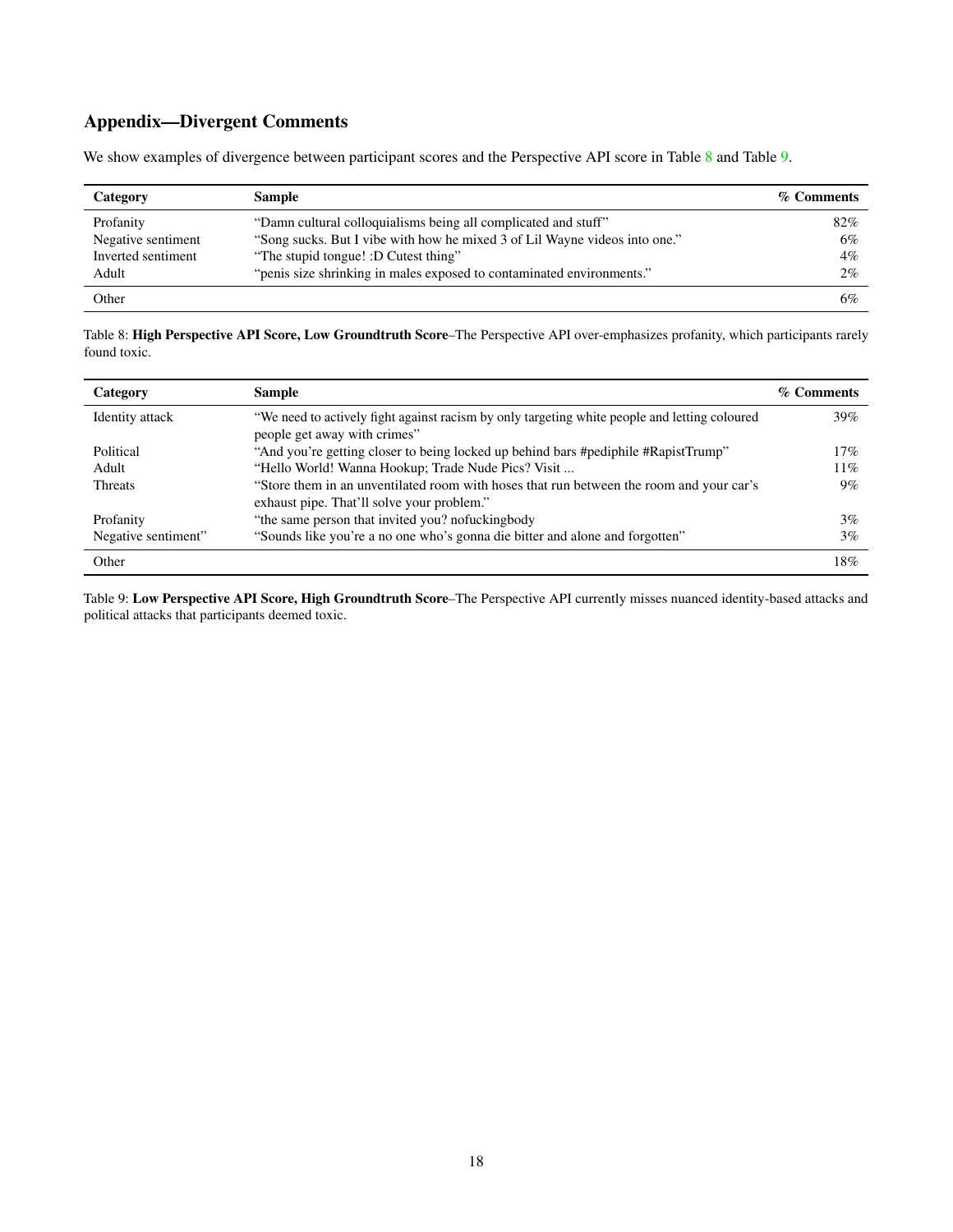# Appendix—Regression Tables

We present the full parameters and outputs for our quasi-binomial model that predicts the likelihood of rating a random comment as toxic (1 or 0), and rating a random comment they found as a particular sublabel (1 or 0). We also show similar models for whether participants would rate a random toxic comment as an insult, an identity attack, a threat, as profane, or as sexual harassment. For each model, we show the independent treatment group (either binary or categorical depending on the variable), the reference group, the model coefficient (β), error (*SE*), z-score (*z*), *p*-value, and the resultant odds ratio (*OR*).

| Demographic                      | <b>Treatment</b>          | Reference        | β        | $\cal SE$ | $\overline{z}$ | Pr(> z ) | <b>OR</b> |
|----------------------------------|---------------------------|------------------|----------|-----------|----------------|----------|-----------|
| Gender                           | Female                    | Male             | $-0.049$ | 0.015     | $-3.250$       | 0.001    | 0.952     |
| Gender                           | Nonbinary                 | Male             | $-0.347$ | 0.116     | $-2.986$       | 0.003    | 0.707     |
| Age                              | 65 or older               | $35 - 44$        | $-0.024$ | 0.042     | $-0.562$       | 0.574    | 0.977     |
| Age                              | $18 - 24$                 | $35 - 44$        | 0.213    | 0.028     | 7.488          | 0.000    | 1.238     |
| Age                              | $25 - 34$                 | $35 - 44$        | 0.204    | 0.019     | 10.817         | 0.000    | 1.227     |
| Age                              | $55 - 64$                 | $35 - 44$        | $-0.020$ | 0.030     | $-0.665$       | 0.506    | 0.980     |
| Age                              | $45 - 54$                 | $35 - 44$        | $-0.029$ | 0.025     | $-1.167$       | 0.243    | 0.972     |
| Race                             | Minority                  | Non-minority     | 0.119    | 0.016     | 7.277          | 0.000    | 1.126     |
| LGBTQ+                           | LGBTQ+                    | Not LGBTQ+       | 0.497    | 0.020     | 25.225         | 0.000    | 1.644     |
| Political affiliation            | Independent               | Liberal          | $-0.104$ | 0.018     | $-5.758$       | 0.000    | 0.901     |
| Political affiliation            | Conservative              | Liberal          | 0.024    | 0.018     | 1.308          | 0.191    | 1.024     |
| Religion                         | Not too important         | Not Important    | 0.195    | 0.026     | 7.617          | 0.000    | 1.216     |
| Religion                         | Somewhat important        | Not Important    | 0.453    | 0.021     | 21.947         | 0.000    | 1.572     |
| Religion                         | Very important            | Not Important    | 0.610    | 0.020     | 30.177         | 0.000    | 1.840     |
| Parent                           | Yes                       | N <sub>o</sub>   | 0.285    | 0.016     | 17.360         | 0.000    | 1.330     |
| Education                        | College                   | High school      | 0.130    | 0.026     | 4.945          | 0.000    | 1.139     |
| Education                        | Advanced degree           | High school      | 0.311    | 0.030     | 10.325         | 0.000    | 1.365     |
| <b>Impact of Technology</b>      | Very negative             | Neutral          | $-0.220$ | 0.080     | $-2.752$       | 0.006    | 0.803     |
| <b>Impact of Technology</b>      | Somewhat negative         | Neutral          | $-0.140$ | 0.032     | $-4.357$       | 0.000    | 0.870     |
| Impact of Technology             | Somewhat positive         | Neutral          | $-0.032$ | 0.023     | $-1.402$       | 0.161    | 0.968     |
| <b>Impact of Technology</b>      | Very positive             | Neutral          | 0.133    | 0.025     | 5.318          | 0.000    | 1.142     |
| Toxic Content a Problem?         | Rarely a problem          | Not a problem    | 0.029    | 0.034     | 0.863          | 0.388    | 1.030     |
| Toxic Content a Problem?         | Occasionally a problem    | Not a problem    | $-0.043$ | 0.032     | $-1.314$       | 0.189    | 0.958     |
| Toxic Content a Problem?         | Frequently a problem      | Not a problem    | 0.028    | 0.033     | 0.848          | 0.397    | 1.029     |
| Toxic Content a Problem?         | Very frequently a problem | Not a problem    | 0.117    | 0.037     | 3.188          | 0.001    | 1.125     |
| Party most responsible           | Law Enforcement           | <b>Bystander</b> | 0.248    | 0.035     | 7.093          | 0.000    | 1.282     |
| Party most responsible           | User who Receives         | <b>Bystander</b> | $-0.334$ | 0.032     | $-10.427$      | 0.000    | 0.716     |
| Party most responsible           | <b>Hosting Platform</b>   | <b>Bystander</b> | $-0.348$ | 0.028     | $-12.481$      | 0.000    | 0.706     |
| Party most responsible           | User who sent the comment | <b>Bystander</b> | $-0.480$ | 0.027     | $-17.973$      | 0.000    | 0.619     |
| Witnessed Toxic Content          | True                      | False            | $-0.249$ | 0.018     | $-14.208$      | 0.000    | 0.779     |
| <b>Experienced Toxic Content</b> | True                      | False            | 0.394    | 0.017     | 23.547         | 0.000    | 1.482     |

Table 10: Toxicity Model—Logistic regression showing the likelihood a participant will flag a random comment as toxic.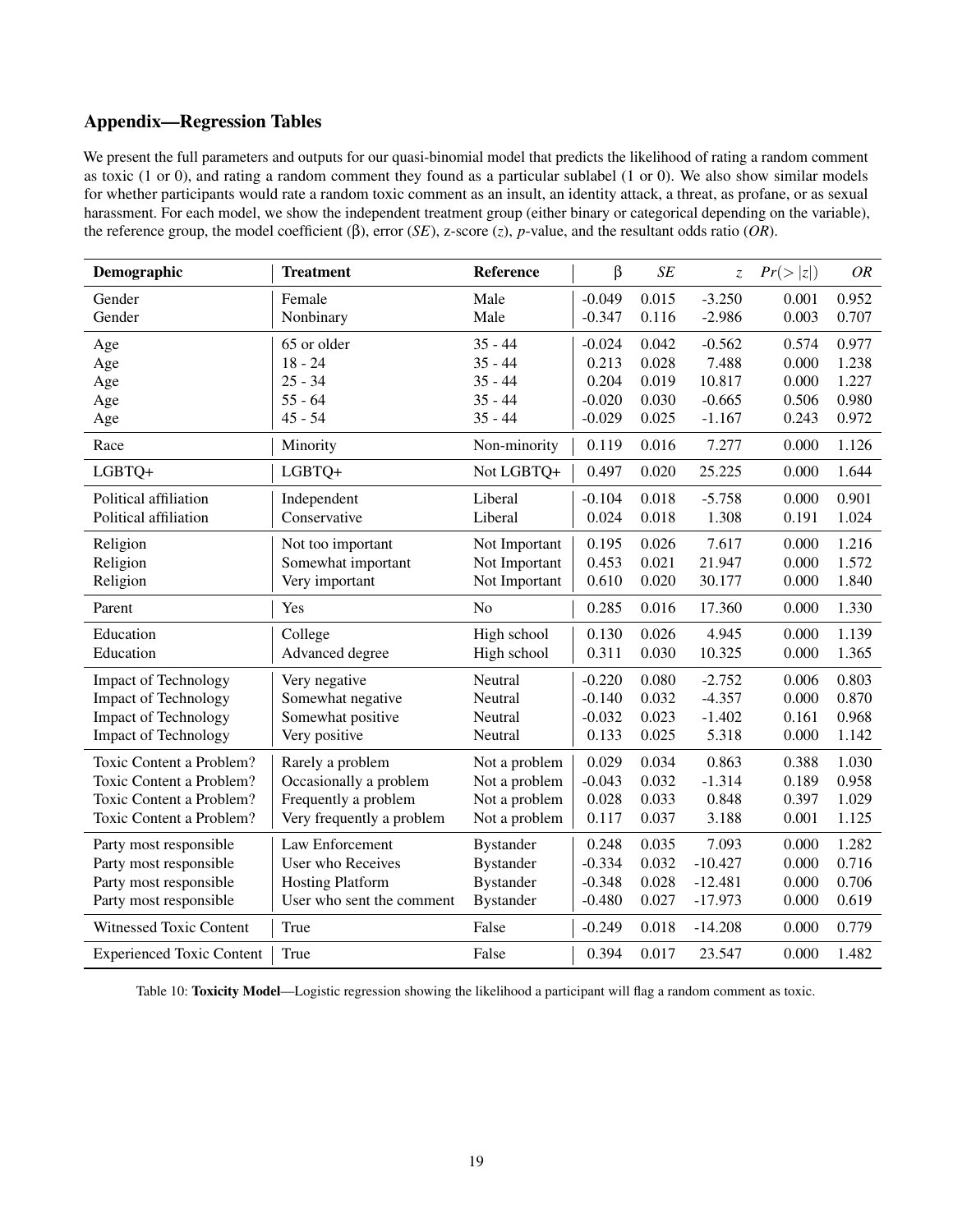| Demographic                      | <b>Treatment</b>          | Reference        | β        | $\cal SE$ | $\overline{z}$ | Pr(> z ) | <b>OR</b> |
|----------------------------------|---------------------------|------------------|----------|-----------|----------------|----------|-----------|
| Gender                           | Nonbinary                 | Female           | $-0.157$ | 0.102     | $-1.535$       | 0.125    | 0.855     |
| Gender                           | Male                      | Female           | 0.036    | 0.013     | 2.706          | 0.007    | 1.037     |
| Age                              | $18 - 24$                 | $35 - 44$        | 0.144    | 0.025     | 5.726          | 0.000    | 1.155     |
| Age                              | $25 - 34$                 | $35 - 44$        | 0.135    | 0.017     | 8.105          | 0.000    | 1.145     |
| Age                              | $45 - 54$                 | $35 - 44$        | $-0.059$ | 0.022     | $-2.667$       | 0.008    | 0.943     |
| Age                              | $55 - 64$                 | $35 - 44$        | $-0.032$ | 0.027     | $-1.208$       | 0.227    | 0.968     |
| Age                              | 65 or older               | $35 - 44$        | $-0.051$ | 0.039     | $-1.330$       | 0.183    | 0.950     |
| Race                             | Minority                  | Non-minority     | 0.072    | 0.014     | 5.031          | 0.000    | 1.075     |
| LGBTQ+                           | LGBTQ+                    | Not LGBTQ+       | 0.327    | 0.017     | 19.152         | 0.000    | 1.387     |
| Political affiliation            | Independent               | Liberal          | $-0.074$ | 0.016     | $-4.627$       | 0.000    | 0.929     |
| Political affiliation            | Conservative              | Liberal          | 0.007    | 0.016     | 0.408          | 0.683    | 1.007     |
| Religion                         | Not too important         | Not Important    | 0.123    | 0.023     | 5.402          | 0.000    | 1.131     |
| Religion                         | Somewhat important        | Not Important    | 0.275    | 0.018     | 14.911         | 0.000    | 1.316     |
| Religion                         | Very important            | Not Important    | 0.373    | 0.018     | 20.610         | 0.000    | 1.452     |
| Parent                           | Yes                       | N <sub>o</sub>   | 0.143    | 0.015     | 9.729          | 0.000    | 1.154     |
| Education                        | College                   | High school      | 0.077    | 0.024     | 3.276          | 0.001    | 1.080     |
| Education                        | Advanced degree           | High school      | 0.152    | 0.027     | 5.651          | 0.000    | 1.164     |
| <b>Impact of Technology</b>      | Very negative             | Neutral          | $-0.081$ | 0.073     | $-1.110$       | 0.267    | 0.923     |
| <b>Impact of Technology</b>      | Somewhat negative         | Neutral          | $-0.034$ | 0.029     | $-1.167$       | 0.243    | 0.967     |
| Impact of Technology             | Somewhat positive         | Neutral          | 0.072    | 0.021     | 3.452          | 0.001    | 1.074     |
| Impact of Technology             | Very positive             | Neutral          | 0.121    | 0.023     | 5.340          | 0.000    | 1.128     |
| Toxic Content a Problem?         | Rarely a problem          | Not a problem    | 0.158    | 0.030     | 5.202          | 0.000    | 1.171     |
| Toxic Content a Problem?         | Occasionally a problem    | Not a problem    | 0.159    | 0.029     | 5.455          | 0.000    | 1.172     |
| Toxic Content a Problem?         | Frequently a problem      | Not a problem    | 0.205    | 0.030     | 6.900          | 0.000    | 1.228     |
| Toxic Content a Problem?         | Very frequently a problem | Not a problem    | 0.228    | 0.033     | 6.895          | 0.000    | 1.256     |
| Party most responsible           | Law Enforcement           | <b>Bystander</b> | 0.104    | 0.030     | 3.481          | 0.001    | 1.110     |
| Party most responsible           | User who Receives         | <b>Bystander</b> | $-0.146$ | 0.028     | $-5.129$       | 0.000    | 0.864     |
| Party most responsible           | <b>Hosting Platform</b>   | <b>Bystander</b> | $-0.161$ | 0.025     | $-6.488$       | 0.000    | 0.851     |
| Party most responsible           | User who sent the comment | <b>Bystander</b> | $-0.228$ | 0.024     | $-9.574$       | 0.000    | 0.796     |
| Witnessed Toxic Content          | True                      | False            | $-0.107$ | 0.016     | $-6.749$       | 0.000    | 0.899     |
| <b>Experienced Toxic Content</b> | True                      | False            | 0.225    | 0.015     | 15.111         | 0.000    | 1.252     |

Table 11: Insult Model—Logistic regression showing the likelihood a participant will flag a random toxic comment as an insult.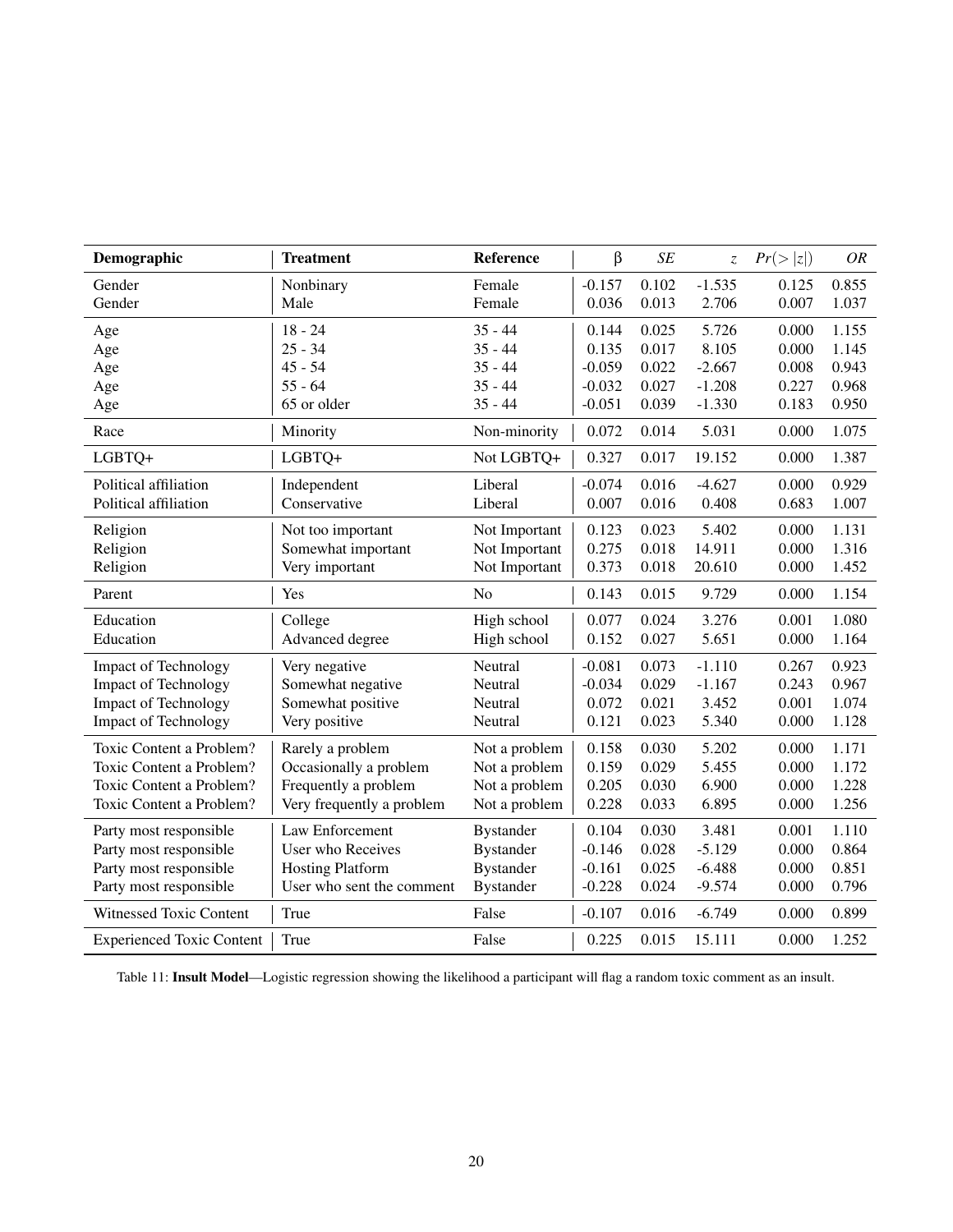| Demographic                      | <b>Treatment</b>          | Reference        | $\beta$  | $\cal SE$ | $\overline{z}$ | Pr(> z ) | OR    |
|----------------------------------|---------------------------|------------------|----------|-----------|----------------|----------|-------|
| Gender                           | Male                      | Female           | 0.016    | 0.015     | 1.086          | 0.278    | 1.016 |
| Gender                           | Nonbinary                 | Female           | $-0.066$ | 0.114     | $-0.578$       | 0.563    | 0.936 |
| Age                              | $18 - 24$                 | $35 - 44$        | 0.081    | 0.029     | 2.819          | 0.005    | 1.084 |
| Age                              | $25 - 34$                 | $35 - 44$        | 0.074    | 0.019     | 3.920          | 0.000    | 1.077 |
| Age                              | $45 - 54$                 | $35 - 44$        | 0.024    | 0.025     | 0.988          | 0.323    | 1.025 |
| Age                              | $55 - 64$                 | $35 - 44$        | 0.059    | 0.030     | 1.983          | 0.047    | 1.061 |
| Age                              | 65 or older               | $35 - 44$        | 0.165    | 0.041     | 3.995          | 0.000    | 1.180 |
| Race                             | Minority                  | Non-minority     | 0.030    | 0.016     | 1.818          | 0.069    | 1.030 |
| LGBTQ+                           | LGBTQ+                    | Not LGBTQ+       | 0.239    | 0.019     | 12.275         | 0.000    | 1.270 |
| Political affiliation            | Independent               | Liberal          | 0.005    | 0.018     | 0.254          | 0.800    | 1.005 |
| Political affiliation            | Conservative              | Liberal          | $-0.006$ | 0.019     | $-0.345$       | 0.730    | 0.994 |
| Religion                         | Not too important         | Not Important    | 0.151    | 0.025     | 5.959          | 0.000    | 1.163 |
| Religion                         | Somewhat important        | Not Important    | 0.255    | 0.021     | 12.336         | 0.000    | 1.291 |
| Religion                         | Very important            | Not Important    | 0.267    | 0.021     | 12.997         | 0.000    | 1.305 |
| Parent                           | Yes                       | N <sub>o</sub>   | 0.101    | 0.017     | 6.097          | 0.000    | 1.106 |
| Education                        | College                   | High school      | 0.099    | 0.027     | 3.677          | 0.000    | 1.104 |
| Education                        | Advanced degree           | High school      | 0.184    | 0.030     | 6.038          | 0.000    | 1.202 |
| Impact of Technology             | Very negative             | Neutral          | $-0.146$ | 0.082     | $-1.795$       | 0.073    | 0.864 |
| Impact of Technology             | Somewhat negative         | Neutral          | $-0.081$ | 0.032     | $-2.533$       | 0.011    | 0.922 |
| <b>Impact of Technology</b>      | Somewhat positive         | Neutral          | $-0.028$ | 0.023     | $-1.218$       | 0.223    | 0.973 |
| <b>Impact of Technology</b>      | Very positive             | Neutral          | $-0.047$ | 0.025     | $-1.885$       | 0.059    | 0.954 |
| Toxic Content a Problem?         | Rarely a problem          | Not a problem    | 0.152    | 0.036     | 4.274          | 0.000    | 1.165 |
| Toxic Content a Problem?         | Occasionally a problem    | Not a problem    | 0.225    | 0.034     | 6.602          | 0.000    | 1.252 |
| Toxic Content a Problem?         | Frequently a problem      | Not a problem    | 0.289    | 0.035     | 8.318          | 0.000    | 1.335 |
| Toxic Content a Problem?         | Very frequently a problem | Not a problem    | 0.304    | 0.038     | 7.933          | 0.000    | 1.355 |
| Party most responsible           | Law Enforcement           | <b>Bystander</b> | 0.019    | 0.034     | 0.557          | 0.577    | 1.019 |
| Party most responsible           | User who Receives         | <b>Bystander</b> | $-0.154$ | 0.032     | $-4.769$       | 0.000    | 0.857 |
| Party most responsible           | <b>Hosting Platform</b>   | <b>Bystander</b> | $-0.135$ | 0.028     | $-4.815$       | 0.000    | 0.874 |
| Party most responsible           | User who sent the comment | <b>Bystander</b> | $-0.201$ | 0.027     | $-7.462$       | 0.000    | 0.818 |
| Witnessed Toxic Content          | True                      | False            | $-0.057$ | 0.018     | $-3.165$       | 0.002    | 0.945 |
| <b>Experienced Toxic Content</b> | True                      | False            | 0.145    | 0.017     | 8.591          | 0.000    | 1.156 |

Table 12: Identity Model—Logistic regression showing the likelihood a participant will flag a random toxic comment as an identity attack.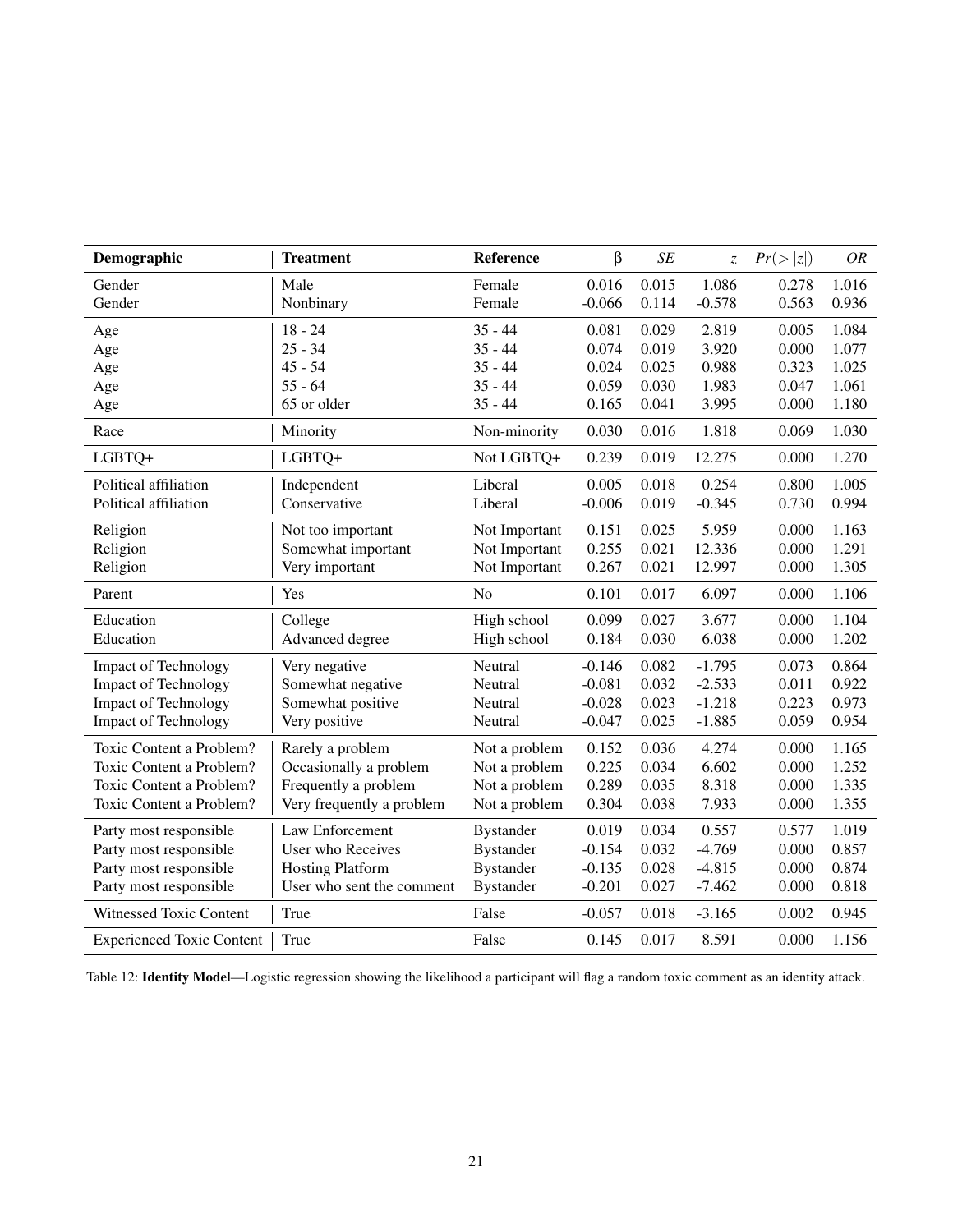| Demographic                      | <b>Treatment</b>          | Reference        | $\beta$  | SE    | $\overline{z}$ | Pr(> z ) | <b>OR</b> |
|----------------------------------|---------------------------|------------------|----------|-------|----------------|----------|-----------|
| Gender                           | Male                      | Female           | 0.147    | 0.022 | 6.585          | 0.000    | 1.158     |
| Gender                           | Nonbinary                 | Female           | $-0.353$ | 0.211 | $-1.672$       | 0.095    | 0.703     |
| Age                              | $18 - 24$                 | $35 - 44$        | 0.156    | 0.046 | 3.363          | 0.001    | 1.169     |
| Age                              | $25 - 34$                 | $35 - 44$        | 0.184    | 0.028 | 6.635          | 0.000    | 1.202     |
| Age                              | $45 - 54$                 | $35 - 44$        | $-0.080$ | 0.038 | $-2.115$       | 0.034    | 0.923     |
| Age                              | $55 - 64$                 | $35 - 44$        | $-0.117$ | 0.047 | $-2.497$       | 0.013    | 0.889     |
| Age                              | 65 or older               | $35 - 44$        | $-0.168$ | 0.069 | $-2.426$       | 0.015    | 0.845     |
| Race                             | Minority                  | Non-minority     | 0.073    | 0.024 | 3.083          | 0.002    | 1.075     |
| LGBTQ+                           | LGBTQ+                    | Not LGBTQ+       | 0.624    | 0.026 | 24.275         | 0.000    | 1.865     |
| Political affiliation            | Independent               | Liberal          | $-0.079$ | 0.028 | $-2.812$       | 0.005    | 0.924     |
| Political affiliation            | Conservative              | Liberal          | 0.084    | 0.026 | 3.210          | 0.001    | 1.087     |
| Religion                         | Not too important         | Not Important    | 0.187    | 0.045 | 4.113          | 0.000    | 1.205     |
| Religion                         | Somewhat important        | Not Important    | 0.477    | 0.035 | 13.801         | 0.000    | 1.610     |
| Religion                         | Very important            | Not Important    | 0.630    | 0.034 | 18.752         | 0.000    | 1.878     |
| Parent                           | Yes                       | No               | 0.319    | 0.026 | 12.238         | 0.000    | 1.376     |
| Education                        | College                   | High school      | 0.200    | 0.046 | 4.343          | 0.000    | 1.221     |
| Education                        | Advanced degree           | High school      | 0.508    | 0.049 | 10.272         | 0.000    | 1.662     |
| <b>Impact of Technology</b>      | Very negative             | Neutral          | $-0.384$ | 0.144 | $-2.668$       | 0.008    | 0.681     |
| Impact of Technology             | Somewhat negative         | Neutral          | $-0.291$ | 0.057 | $-5.154$       | 0.000    | 0.747     |
| <b>Impact of Technology</b>      | Somewhat positive         | Neutral          | $-0.013$ | 0.036 | $-0.367$       | 0.714    | 0.987     |
| <b>Impact of Technology</b>      | Very positive             | Neutral          | 0.273    | 0.038 | 7.262          | 0.000    | 1.313     |
| Toxic Content a Problem?         | Rarely a problem          | Not a problem    | $-0.104$ | 0.041 | $-2.551$       | 0.011    | 0.901     |
| Toxic Content a Problem?         | Occasionally a problem    | Not a problem    | $-0.282$ | 0.040 | $-7.019$       | 0.000    | 0.754     |
| Toxic Content a Problem?         | Frequently a problem      | Not a problem    | $-0.214$ | 0.042 | $-5.123$       | 0.000    | 0.807     |
| Toxic Content a Problem?         | Very frequently a problem | Not a problem    | $-0.180$ | 0.050 | $-3.638$       | 0.000    | 0.835     |
| Party most responsible           | Law Enforcement           | <b>Bystander</b> | 0.015    | 0.040 | 0.365          | 0.715    | 1.015     |
| Party most responsible           | User who Receives         | <b>Bystander</b> | $-0.218$ | 0.042 | $-5.243$       | 0.000    | 0.804     |
| Party most responsible           | <b>Hosting Platform</b>   | <b>Bystander</b> | $-0.360$ | 0.037 | $-9.642$       | 0.000    | 0.698     |
| Party most responsible           | User who sent the comment | <b>Bystander</b> | $-0.522$ | 0.036 | $-14.502$      | 0.000    | 0.593     |
| <b>Witnessed Toxic Content</b>   | True                      | False            | $-0.261$ | 0.026 | $-9.980$       | 0.000    | 0.771     |
| <b>Experienced Toxic Content</b> | True                      | False            | 0.465    | 0.025 | 18.391         | 0.000    | 1.592     |

Table 13: Threat Model—Logistic regression showing the likelihood a participant will flag a random toxic comment as a threat.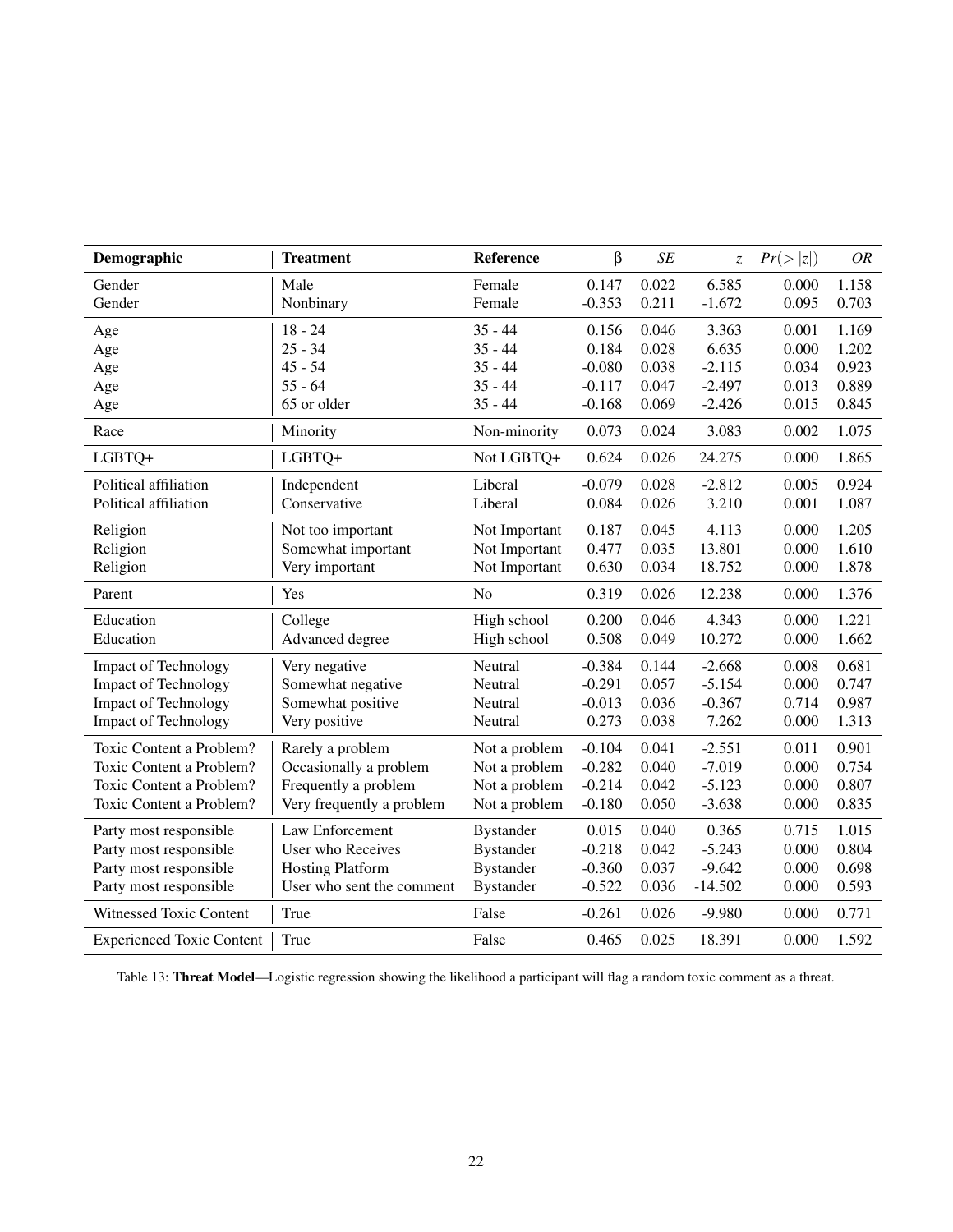| Demographic                      | <b>Treatment</b>          | Reference        | $\beta$  | SE    | $\overline{z}$ | Pr(> z ) | <b>OR</b> |
|----------------------------------|---------------------------|------------------|----------|-------|----------------|----------|-----------|
| Gender                           | Male                      | Female           | 0.109    | 0.015 | 7.246          | 0.000    | 1.115     |
| Gender                           | Nonbinary                 | Female           | $-0.310$ | 0.132 | $-2.354$       | 0.019    | 0.734     |
| Age                              | $18 - 24$                 | $35 - 44$        | 0.175    | 0.029 | 6.039          | 0.000    | 1.191     |
| Age                              | $25 - 34$                 | $35 - 44$        | 0.135    | 0.019 | 7.120          | 0.000    | 1.144     |
| Age                              | $45 - 54$                 | $35 - 44$        | $-0.006$ | 0.025 | $-0.255$       | 0.799    | 0.994     |
| Age                              | $55 - 64$                 | $35 - 44$        | 0.038    | 0.030 | 1.272          | 0.203    | 1.039     |
| Age                              | 65 or older               | $35 - 44$        | $-0.095$ | 0.044 | $-2.149$       | 0.032    | 0.909     |
| Race                             | Minority                  | Non-minority     | 0.027    | 0.016 | 1.676          | 0.094    | 1.028     |
| LGBTQ+                           | LGBTQ+                    | Not LGBTQ+       | 0.280    | 0.019 | 14.552         | 0.000    | 1.323     |
| Political affiliation            | Independent               | Liberal          | $-0.012$ | 0.018 | $-0.650$       | 0.516    | 0.988     |
| Political affiliation            | Conservative              | Liberal          | 0.040    | 0.018 | 2.213          | 0.027    | 1.041     |
| Religion                         | Not too important         | Not Important    | 0.231    | 0.026 | 8.784          | 0.000    | 1.260     |
| Religion                         | Somewhat important        | Not Important    | 0.424    | 0.021 | 20.029         | 0.000    | 1.528     |
| Religion                         | Very important            | Not Important    | 0.473    | 0.021 | 22.586         | 0.000    | 1.604     |
| Parent                           | Yes                       | N <sub>o</sub>   | 0.147    | 0.017 | 8.787          | 0.000    | 1.158     |
| Education                        | College                   | High school      | 0.068    | 0.027 | 2.505          | 0.012    | 1.070     |
| Education                        | Advanced degree           | High school      | 0.171    | 0.031 | 5.597          | 0.000    | 1.187     |
| <b>Impact of Technology</b>      | Very negative             | Neutral          | $-0.302$ | 0.086 | $-3.498$       | 0.000    | 0.739     |
| <b>Impact of Technology</b>      | Somewhat negative         | Neutral          | $-0.121$ | 0.033 | $-3.708$       | 0.000    | 0.886     |
| Impact of Technology             | Somewhat positive         | Neutral          | $-0.048$ | 0.023 | $-2.109$       | 0.035    | 0.953     |
| <b>Impact of Technology</b>      | Very positive             | Neutral          | $-0.073$ | 0.025 | $-2.901$       | 0.004    | 0.930     |
| Toxic Content a Problem?         | Rarely a problem          | Not a problem    | 0.147    | 0.033 | 4.412          | 0.000    | 1.159     |
| Toxic Content a Problem?         | Occasionally a problem    | Not a problem    | 0.133    | 0.032 | 4.140          | 0.000    | 1.142     |
| Toxic Content a Problem?         | Frequently a problem      | Not a problem    | 0.103    | 0.033 | 3.135          | 0.002    | 1.109     |
| Toxic Content a Problem?         | Very frequently a problem | Not a problem    | 0.105    | 0.037 | 2.839          | 0.005    | 1.111     |
| Party most responsible           | Law Enforcement           | <b>Bystander</b> | 0.062    | 0.032 | 1.925          | 0.054    | 1.064     |
| Party most responsible           | User who Receives         | <b>Bystander</b> | $-0.190$ | 0.031 | $-6.036$       | 0.000    | 0.827     |
| Party most responsible           | <b>Hosting Platform</b>   | <b>Bystander</b> | $-0.176$ | 0.027 | $-6.423$       | 0.000    | 0.839     |
| Party most responsible           | User who sent the comment | <b>Bystander</b> | $-0.278$ | 0.026 | $-10.592$      | 0.000    | 0.757     |
| Witnessed Toxic Content          | True                      | False            | $-0.106$ | 0.018 | $-5.986$       | 0.000    | 0.899     |
| <b>Experienced Toxic Content</b> | True                      | False            | 0.182    | 0.017 | 10.766         | 0.000    | 1.200     |

Table 14: Profanity Model—Logistic regression showing the likelihood a participant will flag a random toxic comment as profane.